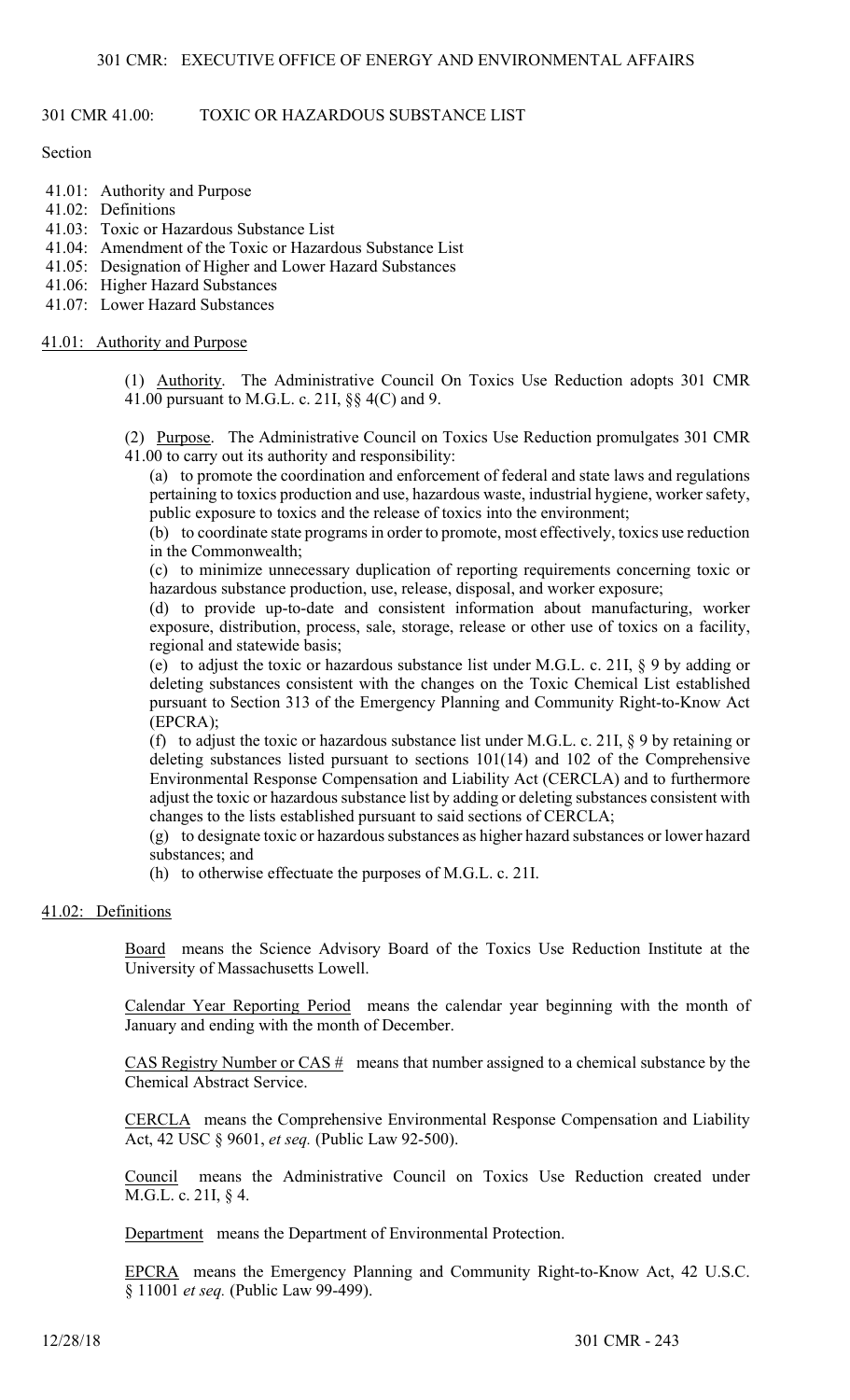Establishment means an economic unit, generally at a single physical location, where business is conducted or where services or industrial operations are performed.

Facility means all buildings, equipment, structures, and other stationary items which are located on single site or on contiguous or adjacent sites and which are owned or operated by the same person, or by any person who controls, is controlled by, or is under common control with, such person. A facility may consist of more than one establishment if the establishments are operated by persons who have a common corporate or business interest (including, without limitation, common ownership or control) in the establishments. If the facility consists of more than one establishment where the establishments are operated by persons who do not have a common corporate or business interest (including, without limitation, common ownership or control) in the establishments, then each such person shall treat the establishments it operates as a facility. For purposes of 301 CMR 41.02: Facility, a "common corporate or business interest" includes ownership, partnership, joint ventures, ownership of a controlling interest in one person by the other, or ownership of a controlling interest in both persons by a third person.

Higher Hazard Substance means a substance designated by the Council as a higher hazard substance pursuant to M.G.L. c. 21I, § 9 and 301 CMR 41.00.

Import means to cause a toxic substance (including a mixture containing a toxic substance) to be imported into the customs territory of the United States. For purposes of 301 CMR 41.02: Import, "to cause" means to intend that the toxic substance be imported and to control the identity of the imported toxic substance and the amount to be imported. For purposes of 301 CMR 41.02: Import, "to cause" includes, without limitation:

(a) situations where a person orders a toxic substance from a foreign supplier; and

(b) situations where the person uses an import brokerage firm as an agent to obtain the toxic substance.

Lower Hazard Substance means a substance designated by the Council as a lower hazard substance pursuant to M.G.L. c.21I, § 9 and 301 CMR 41.00.

Manufacture means to produce, prepare, import or compound a toxic or hazardous substance. Manufacture shall also mean to produce a toxic or hazardous substance coincidentally during the manufacture, processing, use or disposal of another substance or mixture of substances, including a toxic substance that is separated from such other substance or mixture of substances as a byproduct, and a toxic substance that remains in such other substance or mixture of substances as an impurity.

Person means any individual, trust, firm, joint stock company, corporation, partnership or association engaged in business or in providing service, excluding the Commonwealth of Massachusetts, and any authority, district, municipality or political subdivision of the Commonwealth of Massachusetts.

Process means the preparation of a toxic or hazardous substance, including, without limitation, a toxic substance contained in a mixture or trade name product, after its manufacture, for distribution in commerce:

(a) in the same form or physical state, or in a different form or physical state from, that in which it was received by the toxics user so preparing such substance; or

(b) as part of an article containing the toxic or hazardous substance.

Substance means any agent or material including but not limited to: pure chemicals with a specific chemical and structural identity; and categories or groups of chemicals, compounds or mixtures that share similar, identifiable characteristics such as, but not limited to, elemental composition, chemical formula, chemical structure, chemical properties, physical properties, functional groups or chemical manufacture.

Toxic means toxic or hazardous.

Toxic or Hazardous Substance means a substance in a gaseous, liquid, solid or other form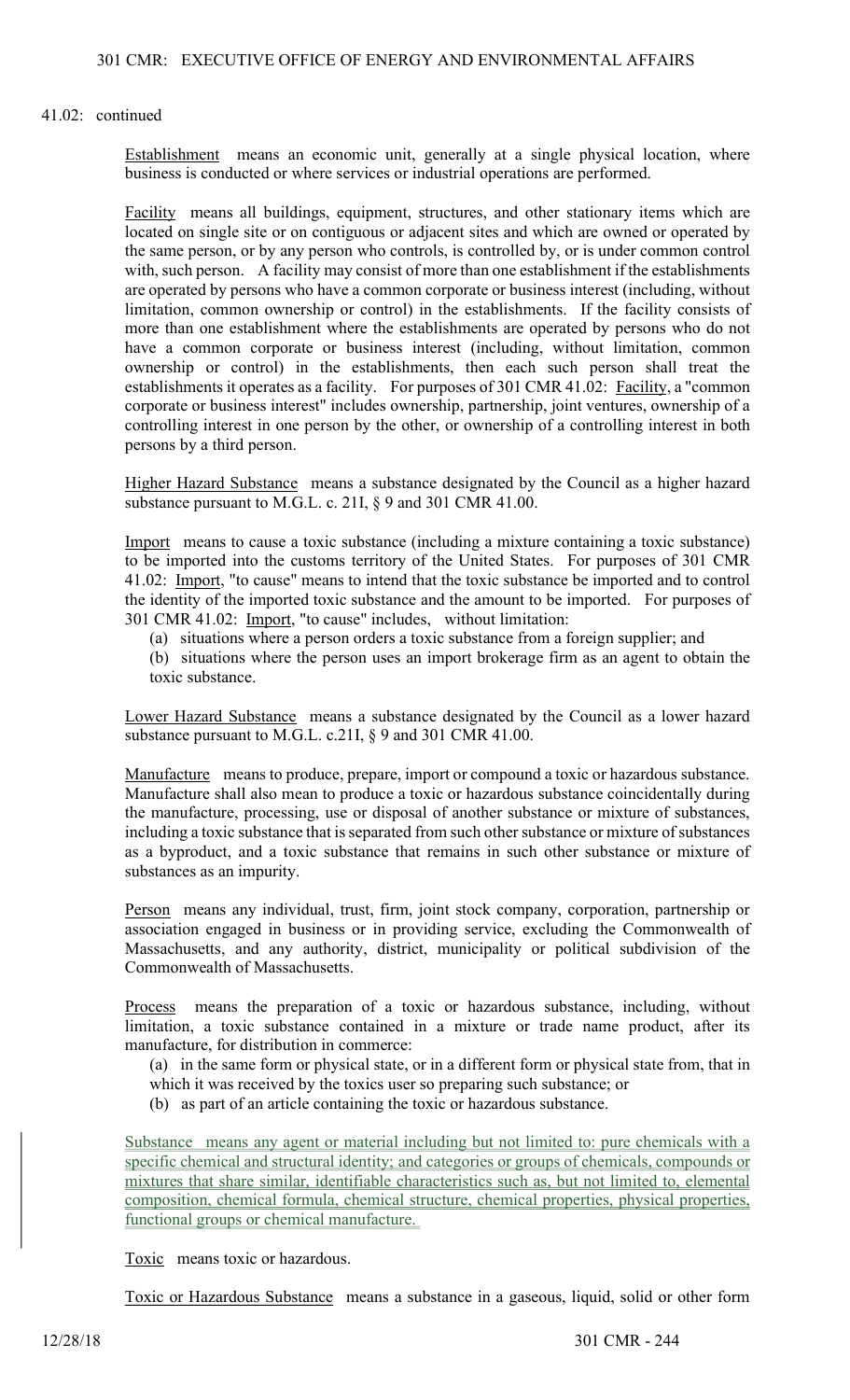which is identified on the toxic or hazardous substance list established pursuant to M.G.L. c. 21I, § 9 and 301 CMR 41.00, but which will not include any substance when it is:

- (a) present in an article;
- (b) used as a structural component of a facility;
- (c) present in a product used for routine janitorial or facility grounds maintenance;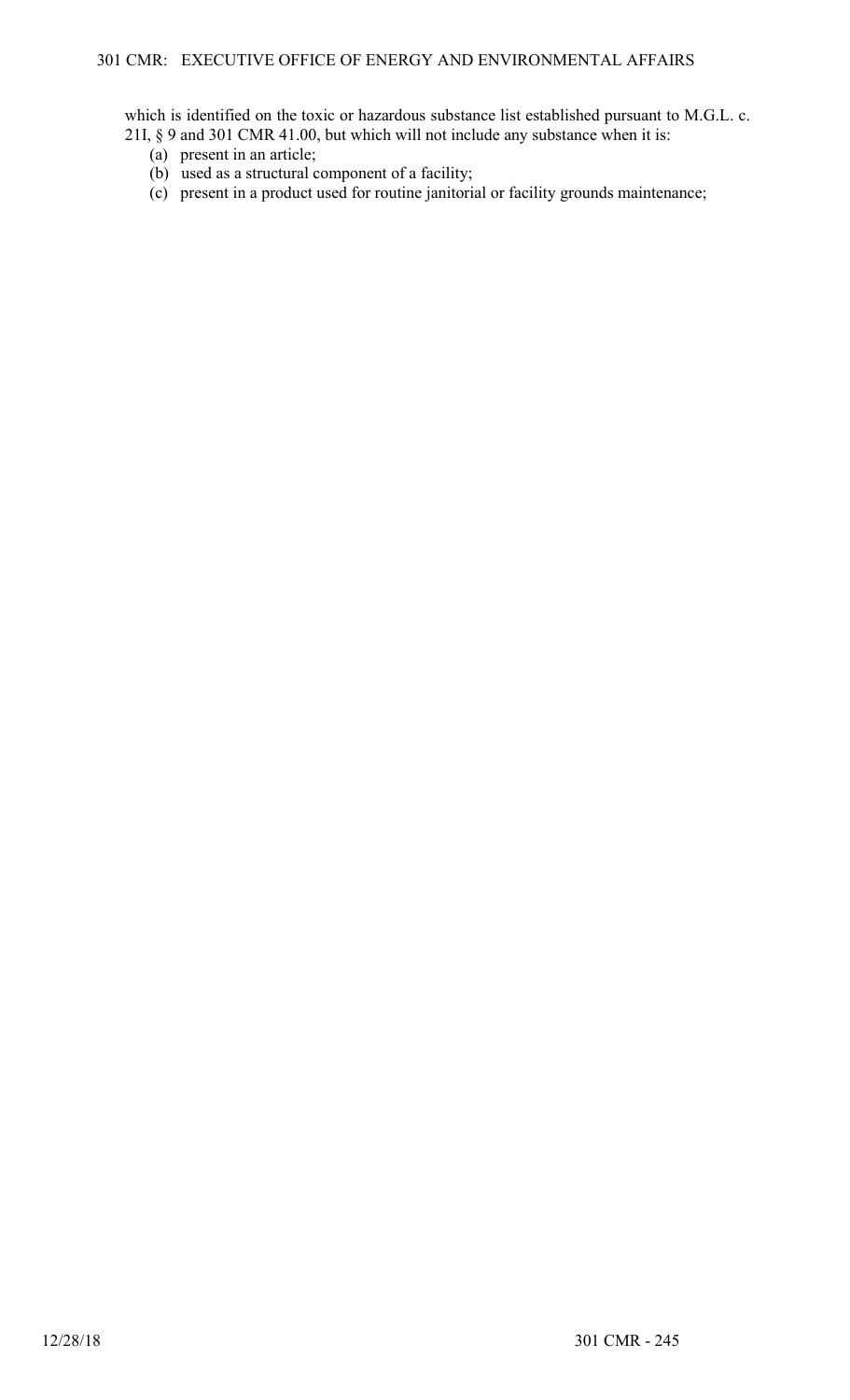(d) present in foods, drugs, cosmetics or other personal items used by employees or other toxics users at a facility;

(e) present in a product used for the purpose of maintaining motor vehicles operated by a facility;

(f) present in process water or non-contact cooling water as drawn from the environment or from municipal sources, or present in the air used either as compressed air or part of combustion;

(g) present in a pesticide or herbicide when used in agricultural applications;

(h) present in crude, lube, or fuel oils or other petroleum materials being held for direct wholesale or retail sale; or

(i) present in crude or fuel oils used in combustion to produce electricity, steam or heat except when production of electricity, steam or heat is the primary business of a facility.

Substance means any agent or material including but not limited to: pure chemicals with a specific chemical and structural identity; and categories or groups of chemicals, compounds or mixtures that share similar, identifiable characteristics such as, but not limited to, elemental composition, chemical formula, chemical structure, chemical properties, physical properties, functional groups or chemical manufacture.

Toxic or Hazardous Substance List means the list of toxic or hazardous substances established pursuant to M.G.L. c. 21I, § 9 and 301 CMR 41.00.

Toxics User means the following:

(a) any person who owns or operates any facility that manufactures, processes or otherwise uses any toxic or hazardous substance and that is classified in the Standard Industrial Classification (SIC) Codes 10 through 14, 20 through 40, 44 through 51, 72, 73, 75 and/or 76, or the corresponding North American Industry Classification System (NAICS) codes.

(b) If a person owns a facility, and that person's only interest in the facility is ownership of the real estate upon which the facility is operated, then, with respect to that facility, that person is not a toxics user. This includes, without limitation, owners of facilities such as industrial parks, all or part of which are leased to persons who operate establishments within SIC Codes 10 through 14, 20 through 40, 44 through 51, 72, 73, 75 and/or 76, or the corresponding NAICS codes, where the owner has no other business interest in the operation of the facility or establishment.

Toxics Use Reduction Institute or Institute mean the Toxics Use Reduction Institute established pursuant to M.G.L. c. 21I, § 6.

## 41.03: Toxic or Hazardous Substance List

(1) For calendar year reporting period 2002 and thereafter, the toxic or hazardous substance list shall consist of the substances identified on the toxic chemical list pursuant to section 313 of EPCRA as of January 1, 2002 and the substances listed pursuant to sections 101(14) and 102 of CERCLA as of January 1, 2002, excluding the following substances:

(a) copper, nickel, chromium, cobalt or manganese in a solid or molten metal alloy, but not including aerosols, where aerosol is defined as airborne particles less than 50 μm in diameter;

(b) chromium III oxide;

(c) hydroquinone, provided however that hydroquinone shall not be delisted for toxics users who manufacture hydroquinone;

- (d) acetic acid at concentrations less than or equal to 12%;
- (e) zinc oxide;
- (f) radionuclides;

(g) silver-copper mixture when contained in an alloy form, but not including aerosols of the alloy where aerosol is defined as airborne particles less than 50 μm in diameter;

(h) zero valance silver and copper, but not including aerosols of silver-copper alloy where aerosol is defined as airborne particles less than 50 μm in diameter; and

(i) zinc stearate.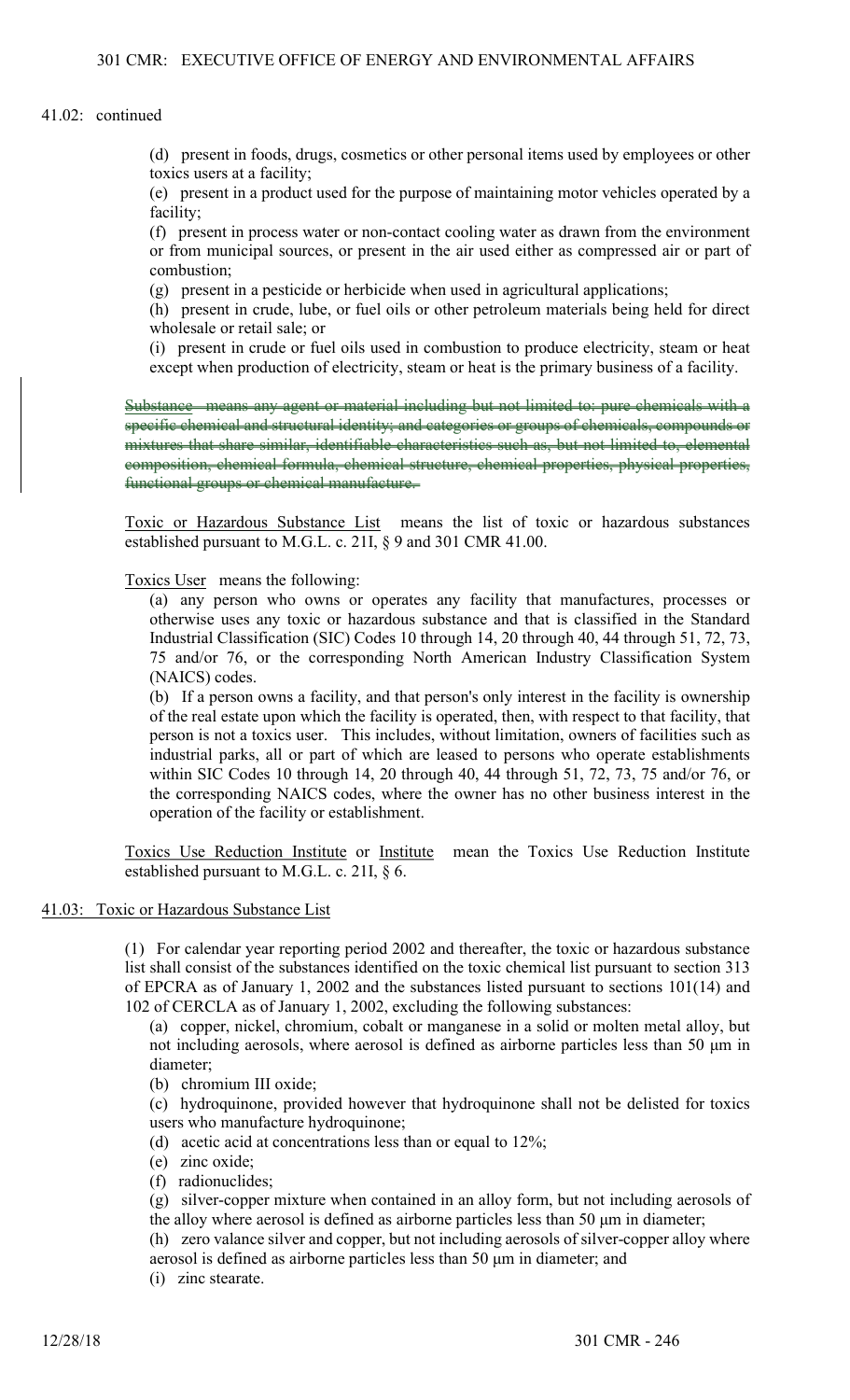(2) For calendar year reporting period 2002 and thereafter, the toxic or hazardous substance list shall include crystalline silica less than ten microns in size and used in the following processes: abrasive blasting and molding.

(3) For calendar year reporting period 2008, the substances listed pursuant to sections 101(14) and 102 of CERCLA as of January 1, 2002, shall be retained on the toxic or hazardous substance list, excluding the substances specified in 301 CMR 41.03(1)(a) through (i).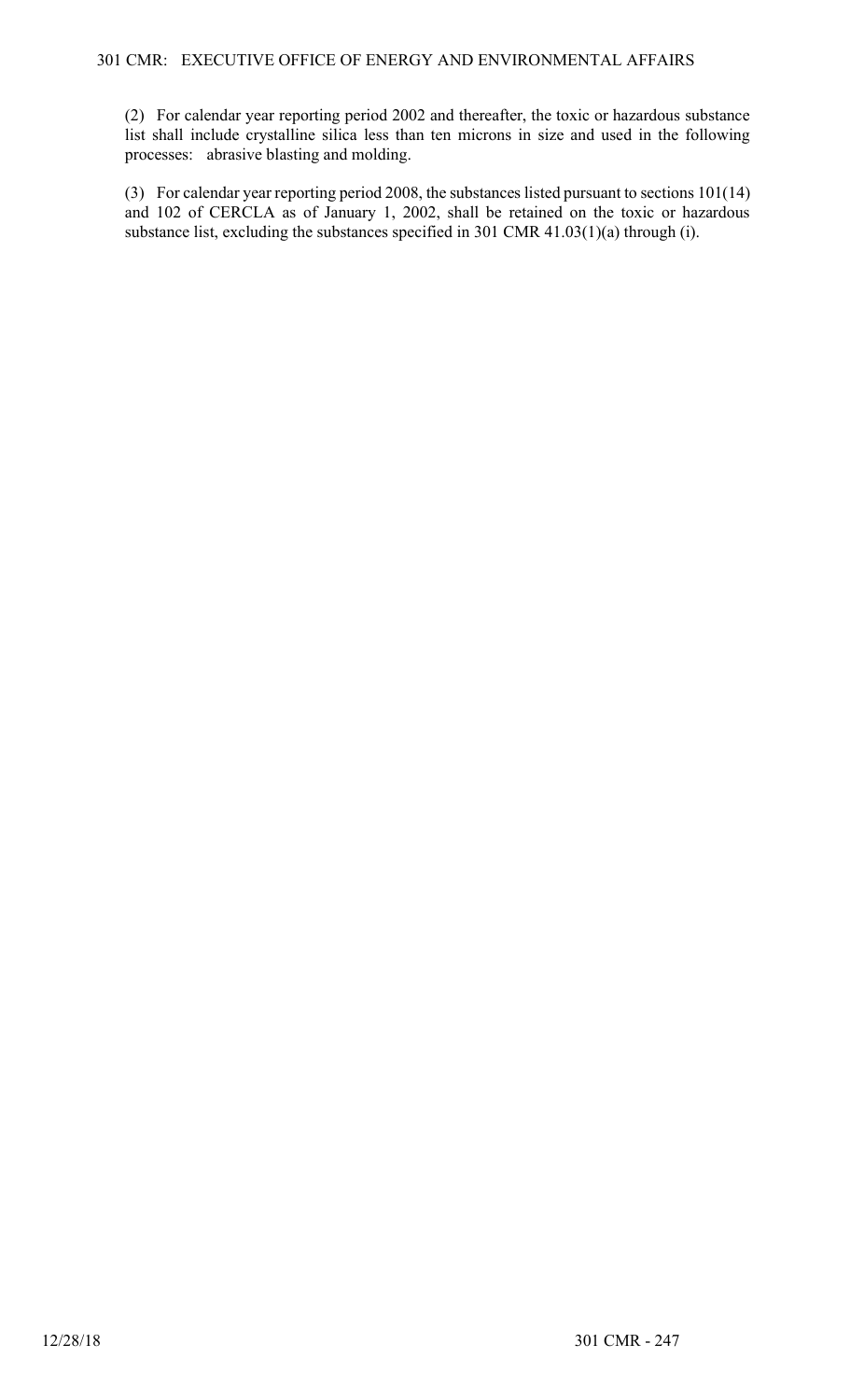(4) For calendar year reporting period 2009, the substances listed pursuant to sections 101(14) and 102 of CERCLA as of January 1, 2008, shall be retained on the toxic or hazardous substance list, excluding the substances specified in 301 CMR 41.03(1)(a) through (i) and 301 CMR 41.03(6).

(5) For calendar year reporting period 2010 and thereafter, the substances listed pursuant to §§ 101(14) and 102 of CERCLA as of January 1, 2008, shall be retained on the toxic or hazardous substance list, excluding:

- (a) the substances specified in 301 CMR  $41.03(1)(a)$  through (i);
- (b) the substances specified in 301 CMR 41.03(6); and
- (c) the following substances:

CAS # Chemical Name

| 124-04-9       | Adipic acid          |
|----------------|----------------------|
| 1066-33-7      | Ammonium bicarbonate |
| 12125-02-9     | Ammonium chloride    |
| 7773-06-0      | Ammonium sulfamate   |
| 628-63-7       | Amyl acetate         |
| $110 - 17 - 8$ | Fumaric acid         |
| $110 - 16 - 7$ | Maleic acid          |

(6) The following substances shall no longer be individually retained on the toxic or hazardous substance list, except that any substance that belongs to a chemical category listed pursuant to § 313 of EPCRA shall remain subject to reporting as part of the § 313 EPCRA category:

| $CAS \#$         | Chemical Name               |
|------------------|-----------------------------|
| 7789-09-5        | Ammonium bichromate         |
| 7788-98-9        | Ammonium chromate           |
| 1762-95-4        | Ammonium thiocyanate        |
| 7803-55-6        | Ammonium vanadate           |
| 7647-18-9        | Antimony pentachloride      |
| 28300-74-5       | Antimony potassium tartrate |
| 7789-61-9        | Antimony tribromide         |
| 10025-91-9       | Antimony trichloride        |
| 7783-56-4        | Antimony trifluoride        |
| 1309-64-4        | Antimony trioxide           |
| 11096-82-5       | Aroclor 1260                |
| 11097-69-1       | Aroclor 1254                |
| 11104-28-2       | Aroclor 1221                |
| 11141-16-5       | Aroclor 1232                |
| 12672-29-6       | Aroclor 1248                |
| $12674 - 11 - 2$ | Aroclor 1016                |
| 53469-21-9       | Aroclor 1242                |
| 7778-39-4        | Arsenic acid                |
| 1327-52-2        | Arsenic acid                |
| 1303-32-8        | Arsenic disulfide           |
| 1303-28-2        | Arsenic pentoxide           |
| 1327-53-3        | Arsenic trioxide            |
| 1303-33-9        | Arsenic trisulfide          |
| 1327-53-3        | Arsenous oxide              |
| 7784-34-1        | Arsenous trichloride        |
| 542-62-1         | Barium cyanide              |
| $56 - 55 - 3$    | Benz[a]anthracene           |
| 205-99-2         | Benzo[b]fluoranthene        |
| 207-08-9         | Benzo[k]fluoranthene        |
| 189-55-9         | $Benzo[r,s,t]$ pentaphene   |
| 218-01-9         | Benzo[a]phenanthrene        |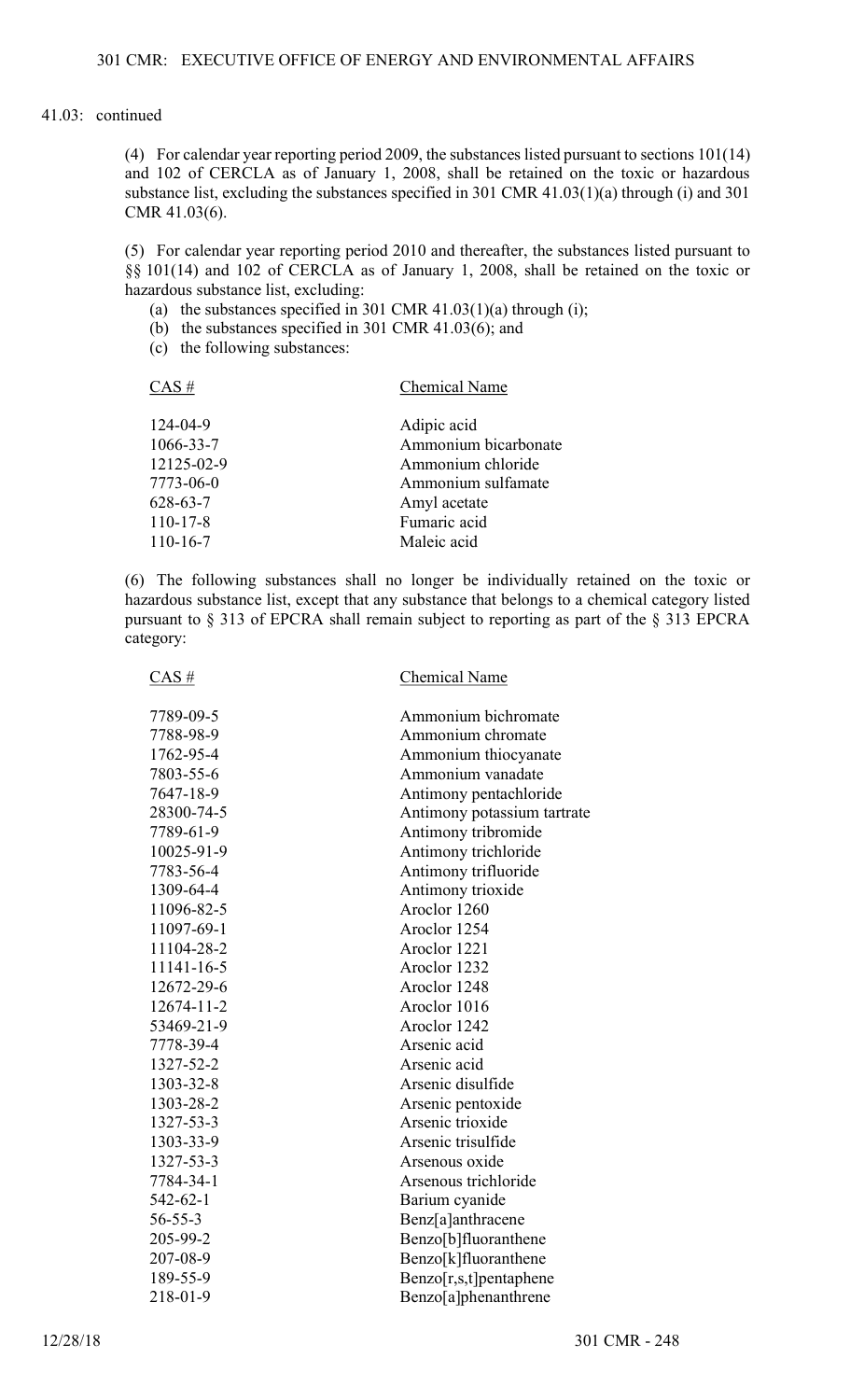# 301 CMR: EXECUTIVE OFFICE OF ENERGY AND ENVIRONMENTAL AFFAIRS

50-32-8 Benzo[a]pyrene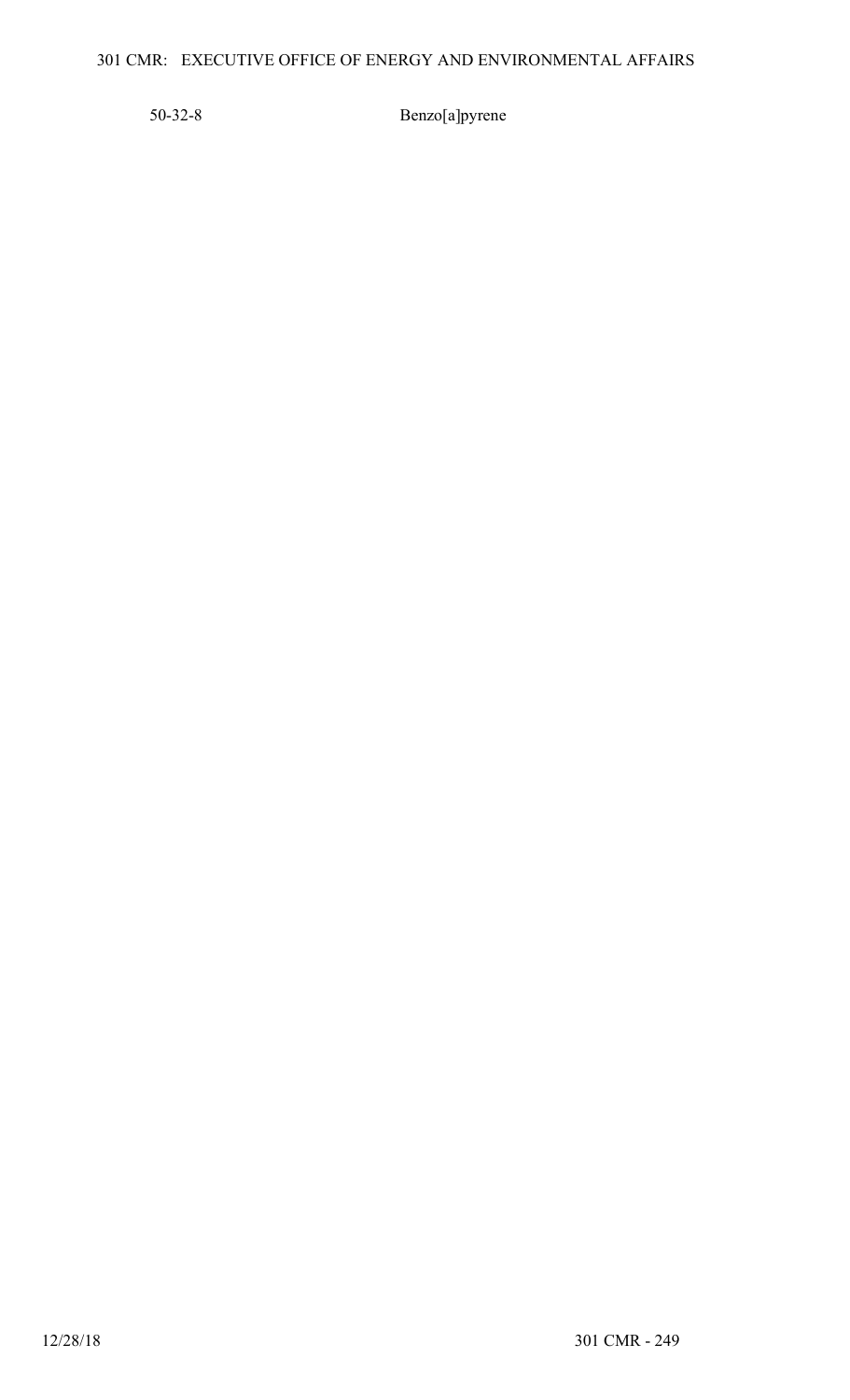| $CAS \#$       | <b>Chemical Name (continued)</b>                   |
|----------------|----------------------------------------------------|
| 7787-47-5      | Beryllium chloride                                 |
| 7787-49-7      | Beryllium fluoride                                 |
| 7787-55-5      | Beryllium nitrate                                  |
| 13597-99-4     | Beryllium nitrate                                  |
| 543-90-8       | Cadmium acetate                                    |
| 7789-42-6      | Cadmium bromide                                    |
| 10108-64-2     | Cadmium chloride                                   |
| 7778-44-1      | Calcium arsenate                                   |
| 52740-16-6     | Calcium arsenite                                   |
| 13765-19-0     | Calcium chromate                                   |
| $592 - 01 - 8$ | Calcium cyanide                                    |
| 144-34-3       | Carbamodithioic acid, dimethyl-,tetraanhydrosulfid |
|                | with orthothioselenious acid (selenium, tetratis   |
|                | (dimethyldithiocarbamate))                         |
| $59 - 50 - 7$  | p-Chloro-m-cresol                                  |
| $95 - 57 - 8$  | 2-Chlorophenol                                     |
| 7005-72-3      | 4-Chlorophenyl phenyl ether                        |
| 1066-30-4      | Chromic acetate                                    |
| 7738-94-5      | Chromic acid                                       |
| 11115-74-5     | Chromic acid                                       |
| 10101-53-8     | Chromic sulfate                                    |
| 10049-05-5     | Chromous chloride                                  |
| 218-01-9       | Chrysene                                           |
| 7789-43-7      | Cobaltous bromide                                  |
| $544 - 18 - 3$ | Cobaltous formate                                  |
| 14017-41-5     | Cobaltous sulfamate                                |
| 544-92-3       | Copper cyanide                                     |
| 137-29-1       | bis(dimethylcarbamodithioato-S-S)-<br>Copper,      |
|                | (copper dimethyldithiocarbamate)                   |
| $142 - 71 - 2$ | Cupric acetate                                     |
| 12002-03-8     | Cupric acetoarsenite                               |
| 7447-39-4      | Cupric chloride                                    |
| 3251-23-8      | Cupric nitrate                                     |
| 5893-66-3      | Cupric oxalate                                     |
| 7758-98-7      | Cupric sulfate                                     |
| 815-82-7       | Cupric tartrate                                    |
| 10380-29-7     | Cupric sulfate, ammoniated                         |
| $57 - 12 - 5$  | Cyanides (soluble salts and complexes)             |
| $460 - 19 - 5$ | Cyanogen                                           |
| 506-68-3       | Cyanogen bromide                                   |
| 506-77-4       | Cyanogen chloride ((CN)Cl)                         |
| $53 - 70 - 3$  | Dibenz[a,h]anthracene                              |
| 189-55-9       | Dibenz[a,i]pyrene                                  |
| $87 - 65 - 0$  | 2,6-Dichlorophenol                                 |
| 696-28-6       | Dichlorophenylarsine                               |
| 692-42-2       | Diethylarsine                                      |
| $57-97-6$      | 7,12-Dimethylbenz[a]anthracene                     |
| $460 - 19 - 5$ | Ethanedinitrile                                    |
| 10421-48-4     | Ferric nitrate                                     |
| $206 - 44 - 0$ | Fluoranthene                                       |
| $301 - 04 - 2$ | Lead acetate                                       |
| 7784-40-9      | Lead arsenate                                      |
| 7645-25-2      | Lead arsenate                                      |
| 10102-48-4     | Lead arsenate                                      |
| 7758-95-4      | Lead chloride                                      |
| 13814-96-5     | Lead fluoborate                                    |
| 7783-46-2      | Lead fluoride                                      |
| 10101-63-0     | Lead iodide                                        |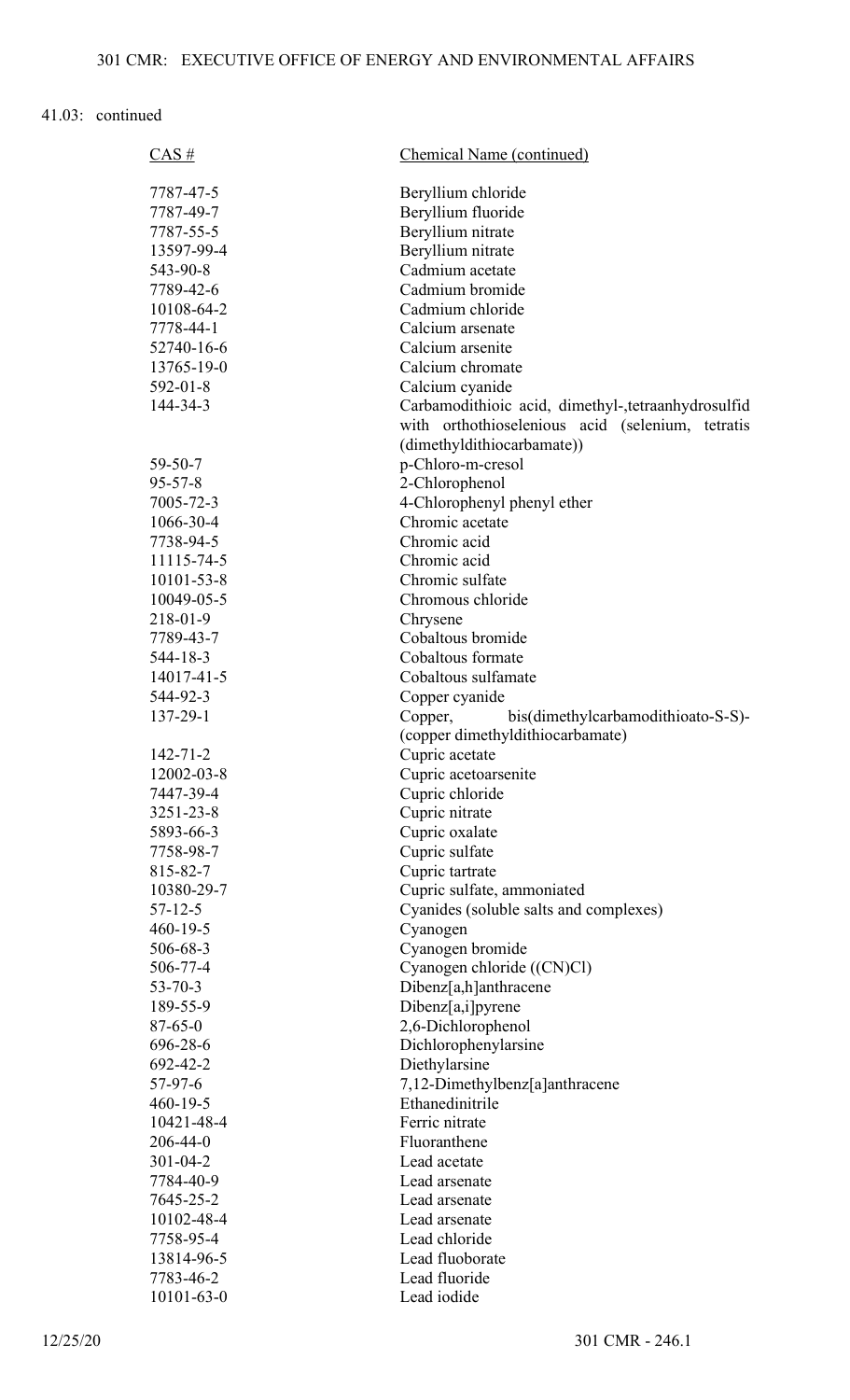| $CAS \#$        | Chemical Name (continued)                     |
|-----------------|-----------------------------------------------|
|                 |                                               |
| 10099-74-8      | Lead nitrate                                  |
| 7446-27-7       | Lead phosphate<br>Lead stearate               |
| 7428-48-0       |                                               |
| 56189-09-4      | Lead stearate                                 |
| 52652-59-2      | Lead stearate                                 |
| $1072 - 35 - 1$ | Lead stearate                                 |
| 1335-32-6       | Lead subacetate                               |
| 7446-14-2       | Lead sulfate                                  |
| 15739-80-7      | Lead sulfate                                  |
| 1314-87-0       | Lead sulfide                                  |
| 592-87-0        | Lead thiocyanate                              |
| 14307-35-8      | Lithium chromate                              |
| 15339-36-3      | Manganese, bis(dimethylcarbamodithioato-S,S)- |
|                 | (manganesedimethyldithiocarbamate)            |
| 592-04-1        | Mercuric cyanide                              |
| 10045-94-0      | Mercuric nitrate                              |
| 7783-35-9       | Mercuric sulfate                              |
| 592-85-8        | Mercuric thiocyanate                          |
| 7782-86-7       | Mercurous nitrate                             |
| 10415-75-5      | Mercurous nitrate                             |
| 628-86-4        | Mercury fulminate                             |
| 56-49-5         | 3-Methylcholanthrene                          |
| 15699-18-0      | Nickel ammonium sulfate                       |
| 13463-39-3      | Nickel carbonyl                               |
| 7718-54-9       | Nickel chloride                               |
| 37211-05-5      | Nickel chloride                               |
| 557-19-7        | Nickel cyanide                                |
| 12054-48-7      | Nickel hydroxide                              |
| 14216-75-2      | Nickel nitrate                                |
| 7786-81-4       | Nickel sulfate                                |
| $54 - 11 - 5$   | Nicotine                                      |
| $54 - 11 - 5$   | Nicotine and salts                            |
| 12002-03-8      | Paris green                                   |
| 696-28-6        | Phenyl dichloroarsine                         |
| $62 - 38 - 4$   | Phenylmercuric acetate                        |
| $62 - 38 - 4$   | Phenylmercury acetate                         |
| 7784-41-0       | Potassium arsenate                            |
| 10124-50-2      | Potassium arsenite                            |
| 7778-50-9       | Potassium bichromate                          |
| 7789-00-6       | Potassium chromate                            |
| $151 - 50 - 8$  | Potassium cyanide                             |
| 7722-64-7       | Potassium permanganate                        |
| $506 - 61 - 6$  | Potassium silver cyanide                      |
| $54 - 11 - 5$   | Pyridine, 3-(1-methyl-2-pyrrolidinyl)-, (S)-  |
| 7783-00-8       | Selenious acid                                |
| 12039-52-0      | Selenious acid, dithallium $(1+)$ salt        |
| 7446-08-4       | Selenium dioxide                              |
| 7488-56-4       | Selenium sulfide                              |
| $630 - 10 - 4$  | Selenourea                                    |
| 506-64-9        | Silver cyanide                                |
| 7761-88-8       | Silver nitrate                                |
| 57-24-9         | Strychnine, and salts                         |
| 7631-89-2       | Sodium arsenate                               |
| 7784-46-5       | Sodium arsenite                               |
| 10588-01-9      | Sodium bichromate                             |
| 7775-11-3       | Sodium chromate                               |
| 143-33-9        | Sodium cyanide (Na(CN))                       |
| 7782-82-3       | Sodium selenite                               |
|                 |                                               |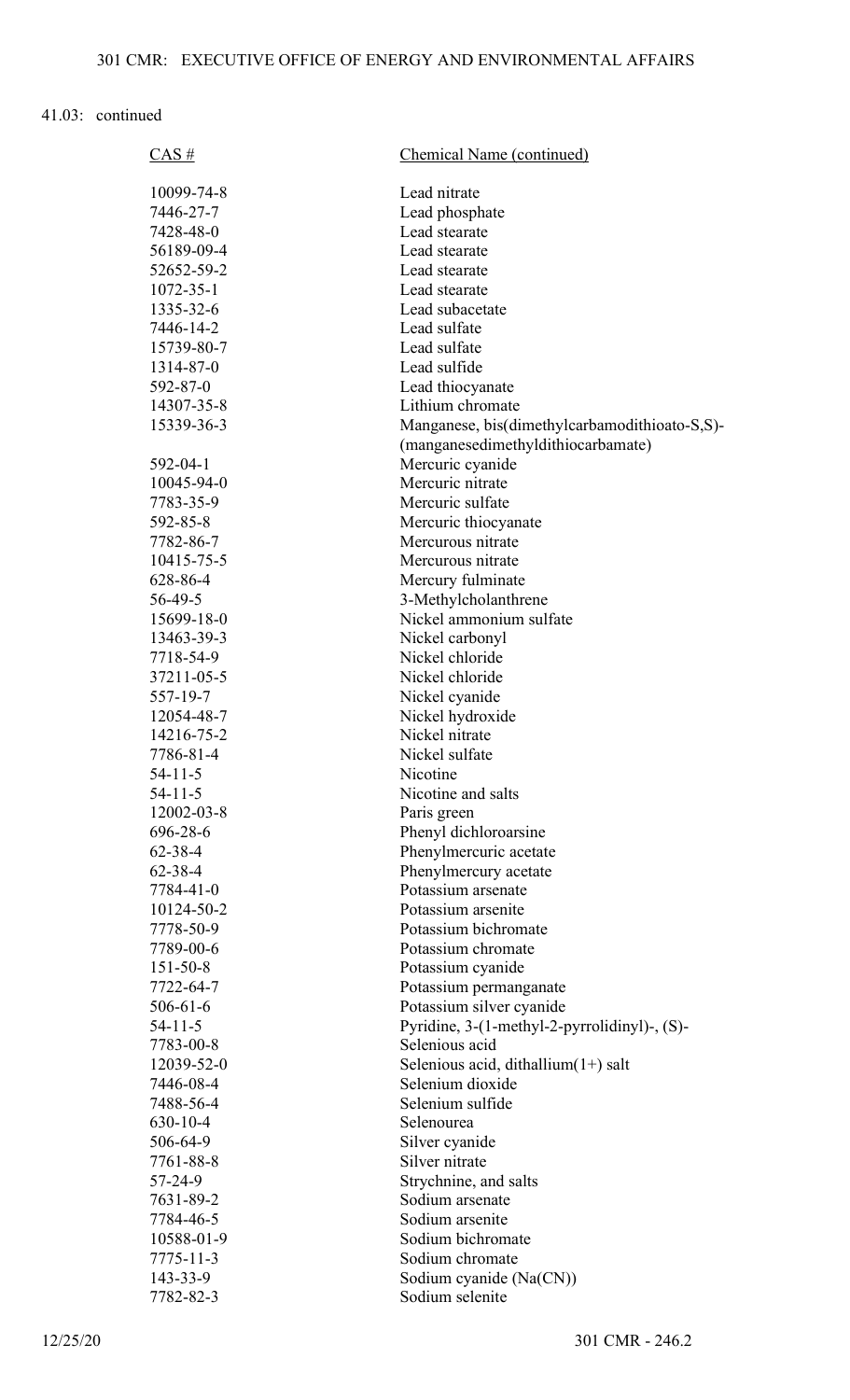| CAS#            | Chemical Name (continued)                        |
|-----------------|--------------------------------------------------|
| 10102-18-8      | Sodium selenite                                  |
| 7789-06-2       | Strontium chromate                               |
| $1746 - 01 - 6$ | 2,3,7,8-Tetrachlorodibenzo-p-dioxin (TCDD)       |
| 58-90-2         | 2,3,4,6-Tetrachlorophenol                        |
| 78-00-2         | Tetraethyl lead                                  |
| 1314-32-5       | Thallic oxide                                    |
| 7791-12-0       | Thallium chloride TlCl                           |
| 10031-59-1      | Thallium sulfate                                 |
| 563-68-8        | $Thallium(I)$ acetate                            |
| 6533-73-9       | Thallium(I) carbonate                            |
| 10102-45-1      | Thallium(I) nitrate                              |
| 7446-18-6       | Thallium(I) sulfate                              |
| 6533-73-9       | Thallous carbonate                               |
| 7791-12-0       | Thallous chloride                                |
| 7446-18-6       | Thallous sulfate                                 |
| 5344-82-1       | Thiourea, (2-chlorophenyl)-                      |
| 25167-82-2      | Trichlorophenol                                  |
| 15950-66-0      | 2,3,4-Trichlorophenol                            |
| 933-78-8        | 2,3,5-Trichlorophenol                            |
| 933-75-5        | 2,3,6-Trichlorophenol                            |
| 609-19-8        | 3,4,5-Trichlorophenol                            |
| 36478-76-9      | Uranyl nitrate                                   |
| 10102-06-4      | Uranyl nitrate                                   |
| 1314-62-1       | Vanadium pentoxide                               |
| 27774-13-6      | Vanadyl sulfate                                  |
| $81 - 81 - 2$   | Warfarin (also Warfarin and salts)               |
| 557-34-6        | Zinc acetate                                     |
| 52628-25-8      | Zinc ammonium chloride                           |
| 14639-97-5      | Zinc ammonium chloride                           |
| 14639-98-6      | Zinc ammonium chloride                           |
| 137-30-4        | Zinc, bis(dimetylcarbomodithioato-S,S)-, (ziram) |
| 14324-55-1      | bis(diethylcarbamodithioato-S,S)-(ethyl<br>Zinc, |
| 1332-07-6       | Zinc borate                                      |
| 7699-45-8       | Zinc bromide                                     |
| 3486-35-9       | Zinc carbonate                                   |
| 7646-85-7       | Zinc chloride                                    |
| $557 - 21 - 1$  | Zinc cyanide                                     |
| 7783-49-5       | Zinc fluoride                                    |
| $557 - 41 - 5$  | Zinc formate                                     |
| 7779-86-4       | Zinc hydrosulfite                                |
| 7779-88-6       | Zinc nitrate                                     |
| 127-82-2        | Zinc phenolsulfonate                             |
| 1314-84-7       | Zinc phosphide                                   |
| 1314-84-7       | Zinc phosphide (conc. $\leq$ 10%)                |
| 1314-84-7       | Zinc phosphide (conc. $> 10\%$ )                 |
| 16871-71-9      | Zinc silicofluoride                              |
| 7733-02-0       | Zinc sulfate                                     |
| 13746-89-9      | Zirconium nitrate                                |

(7) For calendar year reporting period 2010 and thereafter, the toxic or hazardous substance list shall include the following substance:

| CAS#           | <b>Chemical Name</b>              |
|----------------|-----------------------------------|
| $106 - 94 - 5$ | n-Propyl bromide (1-bromopropane) |

ziram)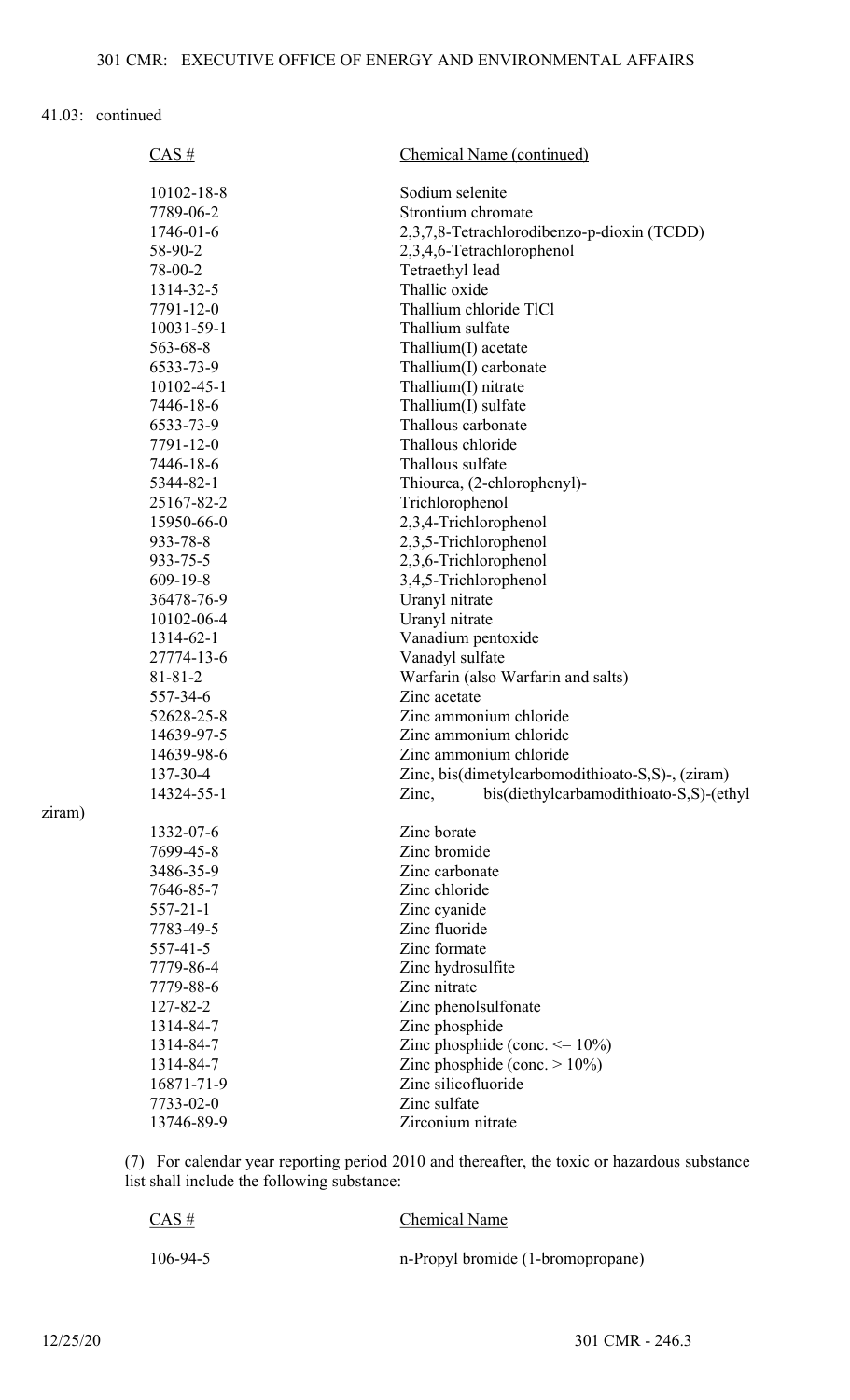(8) For calendar year reporting period 2012 and thereafter, the toxic or hazardous substance list shall include the following substances, consistent with changes in the toxic chemical list established pursuant to section 313 of EPCRA:

| $CAS \#$       | <b>Chemical Name</b>                 |
|----------------|--------------------------------------|
| $81 - 49 - 2$  | 1-Amino-2,4-dibromoanthraquinone     |
| 3296-90-0      | 2,2-bis(Bromomethyl)-1,3 propanediol |
| $110 - 00 - 9$ | Furan                                |
| 556-52-5       | Glycidol                             |
| 78-79-5        | Isoprene                             |
| $93 - 15 - 2$  | Methyleugenol                        |
| $91 - 23 - 6$  | o-Nitroanisole                       |
| $75 - 52 - 5$  | Nitromethane                         |
| $77-09-8$      | Phenolphthalein                      |
| $116 - 14 - 3$ | Tetrafluoroethylene                  |
| $509 - 14 - 8$ | Tetranitromethane                    |
| $75 - 02 - 5$  | Vinyl Fluoride                       |

Polycyclic Aromatic Compounds (PACs) category:

| $CAS \#$   | Chemical Name     |
|------------|-------------------|
| 42397-64-8 | 1,6-Dinitropyrene |
| 42397-65-9 | 1,8-Dinitropyrene |
| 7496-02-8  | 6-Nitrochrysene   |
| 57835-92-4 | 4-Nitropyrene     |

(9) For calendar year reporting period 2017 and thereafter, the toxic or hazardous substance list shall include the following substance category, consistent with changes in the toxic chemical list established pursuant to section 313 of EPCRA:

The nonylphenols category consists of these substances:

| Chemical Name           |
|-------------------------|
| 4-Nonylphenol           |
| Isononylphenol          |
| Nonylphenol             |
| 4-Isononylphenol        |
| 4-Nonylphenol, branched |
| Nonylphenol, branched   |
|                         |

(10) For calendar year reporting period 2018 and thereafter, the toxic or hazardous substance list shall include the following substance category, consistent with changes in the toxic chemical list established pursuant to section 313 of EPCRA:

The hexabromocyclododecane (HBCD) category consists of these substances:

| $CAS \#$   | Chemical Name                         |
|------------|---------------------------------------|
| 25637-99-4 | Hexabromocyclododecane                |
| 3194-55-6  | $1,2,5,6,9,10$ hexabromocyclododecane |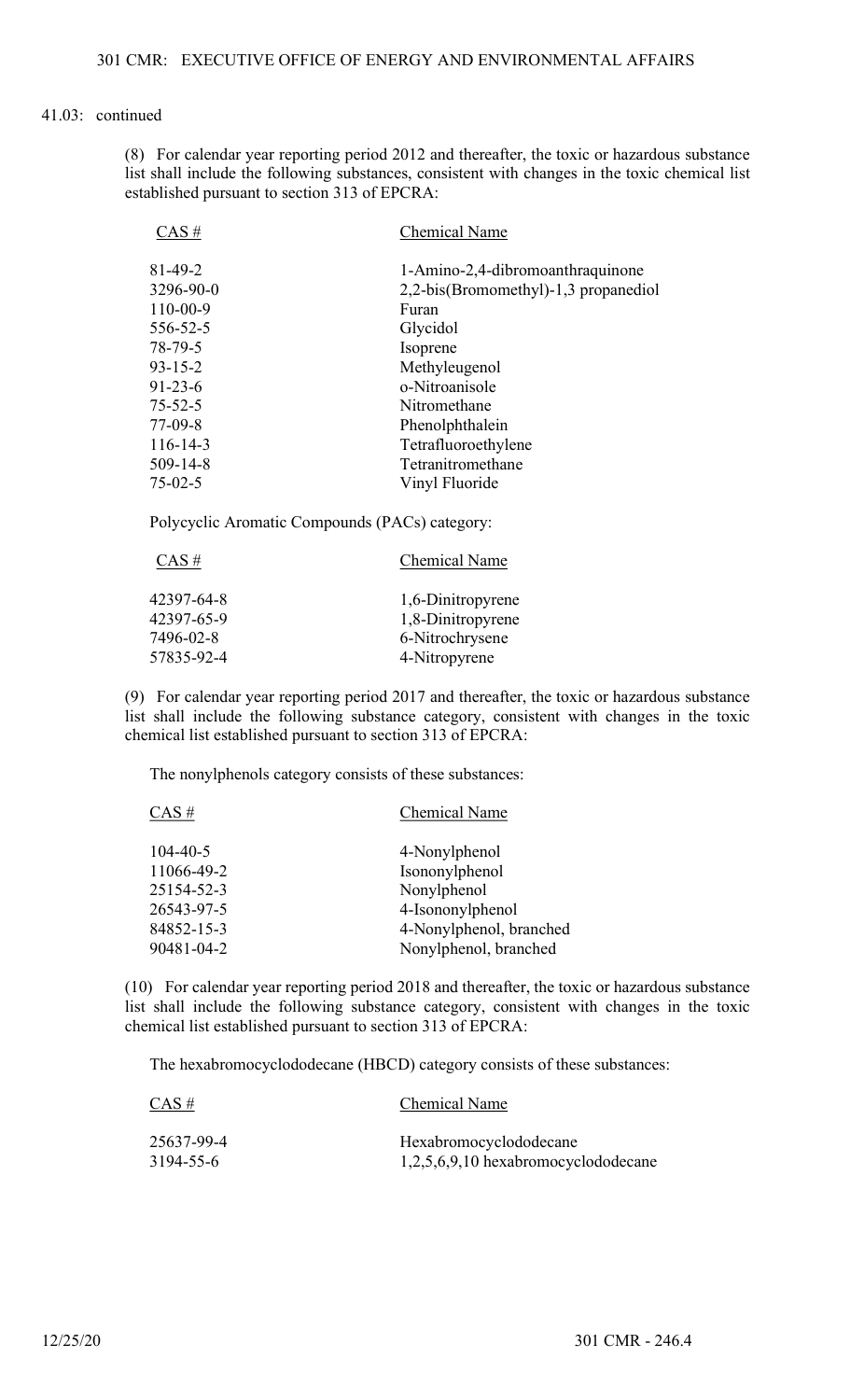(11) For calendar year reporting period 2019 and thereafter, the toxic or hazardous substance list shall include the following substance category:

The C1-C4 halogenated hydrocarbons/halocarbons not otherwise listed (C1-C4 NOL) category consists of these substances:

C1-C4 NOL includes any chemical substance that has four or fewer carbons, at least one halogen, and only hydrogen as the other constituent, that are not already individually listed. This includes fully halogenated chemicals that contain no hydrogen.

(12) For calendar year reporting period 2020 and thereafter, the toxic or hazardous substance list shall include the following substance category, consistent with changes in the toxic chemical list established pursuant to EPCRA § 313:

The nonylphenol ethoxylates (NPE) category consists of these substances:

|                    | $CAS \#$         | <b>Chemical Name</b>                                                              |
|--------------------|------------------|-----------------------------------------------------------------------------------|
|                    | 7311-27-5        | Ethanol, $2-[2-[2-(4-nonylphenoxy)ethoxy]ethoxy]ethoxy]$                          |
|                    | 9016-45-9        | Poly(oxy-1,2-ethanediyl), $\alpha$ -(nonylphenyl)- $\omega$ -hydroxy-             |
|                    | 20427-84-3       | Ethanol, 2-[2-(4-nonylphenoxy)ethoxy]-                                            |
|                    | 26027-38-3       | Poly(oxy-1,2-ethanediyl), $\alpha$ -(4-nonylphenyl)- $\omega$ -hydroxy-           |
|                    | $26571 - 11 - 9$ | 3,6,9,12,15,18,21,24-Octaoxahexacosan-1-ol, 26-(nonylphenoxy)-                    |
|                    | 27176-93-8       | Ethanol, 2-[2-(nonylphenoxy)ethoxy]-                                              |
|                    | 27177-05-5       | 3,6,9,12,15,18,21-Heptaoxatricosan-l-ol, 23-(nonylphenoxy)-                       |
|                    | 27177-08-8       | 3,6,9,12,15,18,21,24,27-Nonaoxanonacosan-1-ol,                                    |
| 29-(nonylphenoxy)- |                  |                                                                                   |
|                    | 27986-36-3       | Ethanol, 2-(nonylphenoxy)-                                                        |
|                    | 37205-87-1       | Poly(oxy-1,2-ethanediyl), $\alpha$ -(isononylphenyl)- $\omega$ -hydroxy-          |
|                    | 51938-25-1       | Poly(oxy-1,2-ethanediyl), $\alpha$ -(2-isononylphenyl)- $\omega$ -hydroxy-        |
|                    | 68412-54-4       | Poly(oxy-1,2-ethanediyl), $\alpha$ -(nonylphenyl)- $\omega$ -hydroxy-, branched   |
|                    | 127087-87-0      | Poly(oxy-1,2-ethanediyl), $\alpha$ -(4-nonylphenyl)- $\omega$ -hydroxy-, branched |
|                    |                  |                                                                                   |

(13) For calendar year reporting period 2021 and thereafter, the toxic or hazardous substance list shall include the following substances, consistent with changes in the toxic chemical list established pursuant to EPCRA § 313:

| $\overline{CAS}$ # | Chemical Name                                                    |
|--------------------|------------------------------------------------------------------|
| 307-35-7           | Perfluorooctylsulfonyl fluoride                                  |
| $307 - 55 - 1$     | Perfluorododecanoic acid                                         |
| 335-66-0           | Octanoyl fluoride, pentadecafluoro-                              |
| $335 - 67 - 1$     | Perfluorooctanoic acid                                           |
| 335-71-7           | 1-Heptanesulfonyl fluoride, 1,1,2,2,3,3,4,4,5,5,6,6,7,7,7-       |
|                    | pentadecafluoro-                                                 |
| 335-76-2           | Perfluorodecanoic acid                                           |
| 335-95-5           | Sodium perfluorooctanoate                                        |
| 355-46-4           | Perfluorohexanesulfonic acid                                     |
| $375 - 95 - 1$     | Perfluorononanoic acid                                           |
| 376-06-7           | Perfluorotetradecanoic acid                                      |
| $376 - 14 - 7$     | 2-[Ethyl](heptadecafluorooctyl)sulfonyl]amino]ethyl methacrylate |
| $376 - 27 - 2$     | Methyl perfluorooctanoate                                        |
| 383-07-3           | 2-[Butyl[(heptadecafluorooctyl)sulfonyl]amino]ethyl acrylate     |
| $423 - 82 - 5$     | 2-[Ethyl[(heptadecafluorooctyl)sulfonyl]amino]ethyl acrylate     |
| 678-39-7           | 1-Decanol, 3,3,4,4,5,5,6,6,7,7,8,8,9,9,10,10,10-heptadecafluoro- |
| 865-86-1           | 1-Dodecanol, 3,3,4,4,5,5,6,6,7,7,8,8,9,9,10,10,11,11,12,12,12-   |
|                    | heneicosafluoro-                                                 |
| 1652-63-7          | 3-[[(Heptadecafluorooctyl)sulfonyl]amino]-N,N,N-trimethyl-1-     |
|                    | propanaminium iodide                                             |
| 1691-99-2          | N-Ethyl-N-(2-hydroxyethyl)perfluorooctanesulfonamide             |
| $1763 - 23 - 1$    | Perfluorooctane sulfonic acid                                    |
|                    |                                                                  |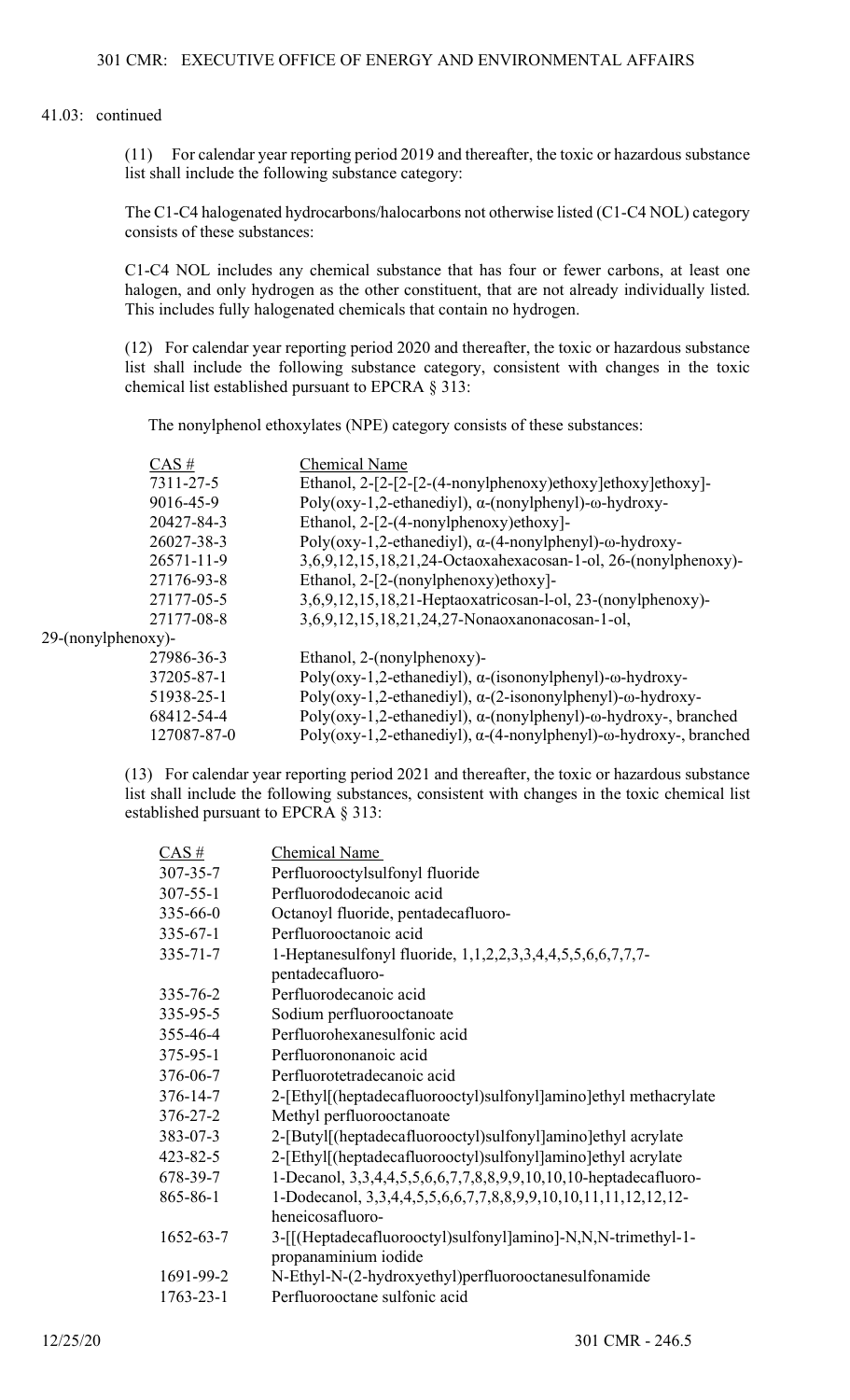| $CAS$ #                | Chemical Name                                                                                                                   |
|------------------------|---------------------------------------------------------------------------------------------------------------------------------|
| 1996-88-9              | 2-Propenoic acid, 2-methyl-, 3,3,4,4,5,5,6,6,7,7,8,8,9,9,10,10,10-                                                              |
|                        | heptadecafluorodecyl ester                                                                                                      |
| 2043-53-0              | Decane, 1,1,1,2,2,3,3,4,4,5,5,6,6,7,7,8,8-heptadecafluoro-10-iodo-                                                              |
| 2043-54-1              | Dodecane, 1,1,1,2,2,3,3,4,4,5,5,6,6,7,7,8,8,9,9,10,10-heneicosafluoro-                                                          |
|                        | $12$ -iodo-                                                                                                                     |
| 2144-54-9              | 2-Propenoic acid, 2-methyl-,                                                                                                    |
|                        | 3, 3, 4, 4, 5, 5, 6, 6, 7, 7, 8, 8, 9, 9, 10, 10, 11, 11, 12, 12, 12-                                                           |
|                        | heneicosafluorododecyl ester                                                                                                    |
| 2263-9-4               | 1-Octanesulfonamide, N-butyl-1,1,2,2,3,3,4,4,5,5,6,6,7,7,8,8,8-                                                                 |
|                        | heptadecafluoro-N-(2-hydroxyethyl)-                                                                                             |
| 2795-39-3<br>2991-51-7 | Potassium perfluorooctanesulfonate                                                                                              |
| 3107-18-4              | Glycine, N-ethyl-N-[(heptadecafluorooctyl)sulfonyl]-, potassium salt<br>Cyclohexanesulfonic acid, undecafluoro-, potassium salt |
| 3825-26-1              | Ammonium perfluorooctanoate                                                                                                     |
| 3871-99-6              | 1-Hexanesulfonic acid, 1,1,2,2,3,3,4,4,5,5,6,6,6-tridecafluoro-,                                                                |
|                        | potassium salt                                                                                                                  |
| 3872-25-1              | 1-Pentanesulfonic acid, 1,1,2,2,3,3,4,4,5,5,5-undecafluoro-, potassium                                                          |
|                        | salt                                                                                                                            |
| 4151-50-2              | Sulfluramid                                                                                                                     |
| 4980-53-4              | 2-Propenoic acid, 2-methyl-,                                                                                                    |
|                        | 3, 3, 4, 4, 5, 5, 6, 6, 7, 7, 8, 8, 9, 9, 10, 10, 11, 11, 12, 12, 13, 13, 14, 14, 15, 15, 16, 16, 1                             |
| $6014 - 75 - 1$        | 6-nonacosafluorohexadecyl ester                                                                                                 |
|                        | 2-Propenoic acid, 2-methyl-,<br>3, 3, 4, 4, 5, 5, 6, 6, 7, 7, 8, 8, 9, 9, 10, 10, 11, 11, 12, 12, 13, 13, 14, 14, 14-           |
|                        | pentacosafluorotetradecyl ester                                                                                                 |
| 13252-13-6             | Hexafluoropropylene oxide dimer acid                                                                                            |
| $16517 - 11 - 6$       | Octadecanoic acid, pentatriacontafluoro-                                                                                        |
| 17202-41-4             | 1-Nonanesulfonic acid, 1,1,2,2,3,3,4,4,5,5,6,6,7,7,8,8,9,9,9-                                                                   |
|                        | nonadecafluoro-, ammonium salt                                                                                                  |
| 17741-60-5             | 1,1,2,2-Tetrahydroperfluorododecyl acrylate                                                                                     |
| 21652-58-4             | Perfluorooctyl Ethylene                                                                                                         |
| 24448-09-7             | 1-Octanesulfonamide, 1,1,2,2,3,3,4,4,5,5,6,6,7,7,8,8,8-heptadecafluoro-                                                         |
|                        | N-(2-hydroxyethyl)-N-methyl-                                                                                                    |
| 25268-77-3             | 2-[[(Heptadecafluorooctyl)sulfonyl]methylamino]ethyl acrylate                                                                   |
| 27619-90-5             | 1-Decanesulfonyl chloride, 3,3,4,4,5,5,6,6,7,7,8,8,9,9,10,10,10-                                                                |
|                        | heptadecafluoro-                                                                                                                |
| 27619-91-6             | 1-Dodecanesulfonyl chloride,                                                                                                    |
|                        | 3,3,4,4,5,5,6,6,7,7,8,8,9,9,10,10,11,11,12,12,12-heneicosafluoro-                                                               |
| 27905-45-9             | 1,1,2,2-Tetrahydroperfluorodecyl acrylate                                                                                       |
| 29081-56-9             | 1-Octanesulfonic acid, 1,1,2,2,3,3,4,4,5,5,6,6,7,7,8,8,8-<br>heptadecafluoro-, ammonium salt                                    |
| 29117-08-6             | Poly(oxy-1,2-ethanediyl), $\alpha$ -[2-                                                                                         |
|                        | [ethyl](heptadecafluorooctyl)sulfonyl]amino]ethyl]-ω-hydroxy-                                                                   |
| 29457-72-5             | Lithium (perfluorooctane) sulfonate                                                                                             |
| 30046-31-2             | Tetradecane, 1,1,1,2,2,3,3,4,4,5,5,6,6,7,7,8,8,9,9,10,10,11,11,12,12-                                                           |
|                        | pentacosafluoro-14-iodo-                                                                                                        |
| 31506-32-8             | 1-Octanesulfonamide, 1,1,2,2,3,3,4,4,5,5,6,6,7,7,8,8,8-heptadecafluoro-                                                         |
|                        | N-methyl-                                                                                                                       |
| 34362-49-7             | 1,1,2,2-Tetrahydroperfluorohexadecyl acrylate                                                                                   |
| 34395-24-9             | 1,1,2,2-Tetrahydroperfluorotetradecyl acrylate                                                                                  |
| 37338-48-0             | Poly[oxy(methyl-1,2-ethanediyl)], $\alpha$ -[2-                                                                                 |
|                        | [ethyl[(heptadecafluorooctyl)sulfonyl]amino]ethyl]-ω-hydroxy-                                                                   |
| 38006-74-5             | 1-Propanaminium, 3-[[(heptadecafluorooctyl)sulfonyl]amino]-N,N,N-                                                               |
|                        | trimethyl-, chloride                                                                                                            |
| 39239-77-5             | 1-Tetradecanol,                                                                                                                 |
|                        | 3, 3, 4, 4, 5, 5, 6, 6, 7, 7, 8, 8, 9, 9, 10, 10, 11, 11, 12, 12, 13, 13, 14, 14, 14-<br>pentacosafluoro-                       |
|                        |                                                                                                                                 |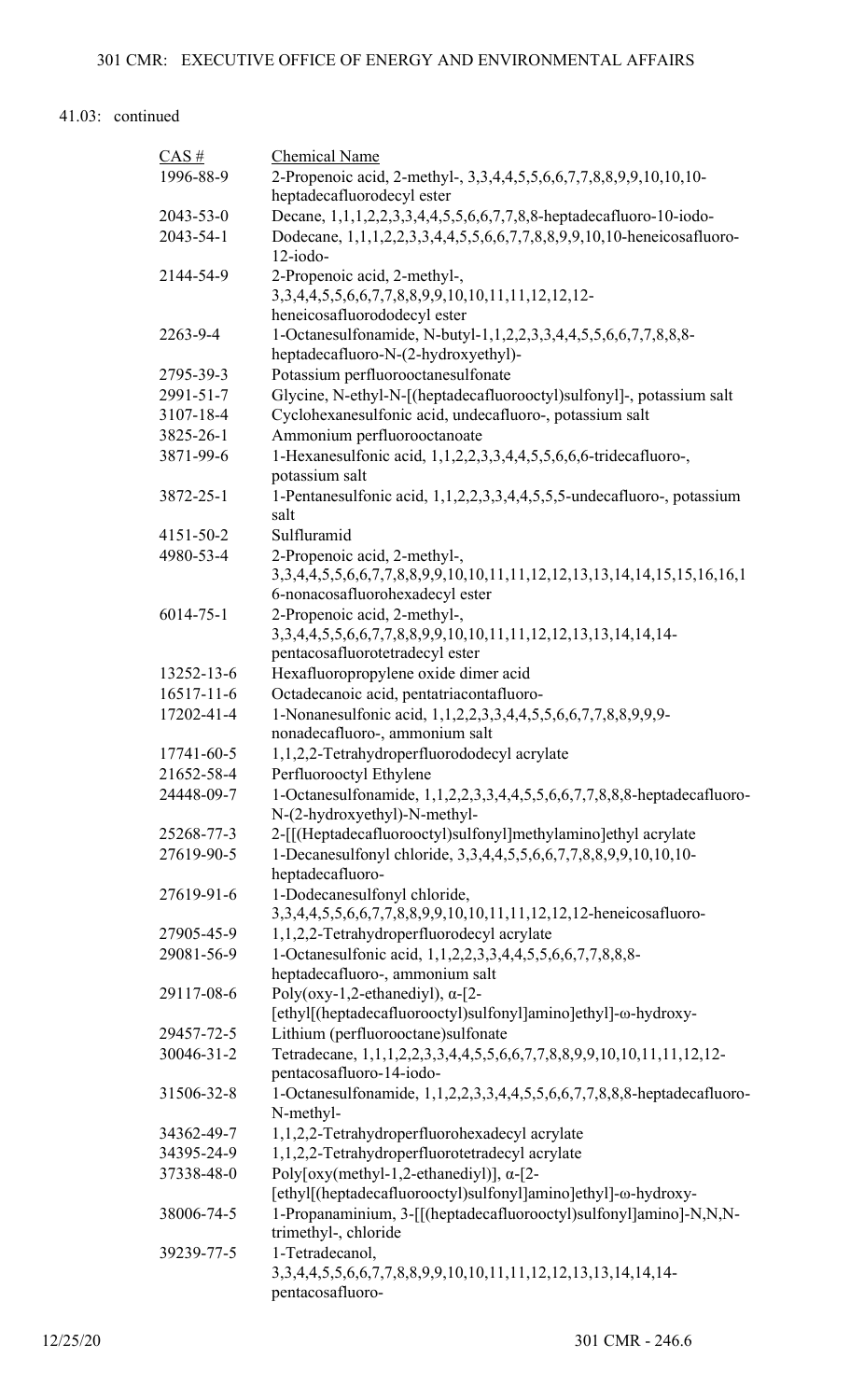| 52166-82-2 | 1-Propanaminium, N,N,N-trimethyl-3-<br>[[(tridecafluorohexyl)sulfonyl]amino]-, chloride                                               |
|------------|---------------------------------------------------------------------------------------------------------------------------------------|
| 55910-10-6 | Glycine, N-[(heptadecafluorooctyl)sulfonyl]-N-propyl-, potassium salt                                                                 |
| 56372-23-7 | Poly(oxy-1,2-ethanediyl), $\alpha$ -[2-                                                                                               |
|            | [ethyl[(tridecafluorohexyl)sulfonyl]amino]ethyl]-@-hydroxy-                                                                           |
| 56773-42-3 | Ethanaminium, N,N,N-triethyl-, salt with                                                                                              |
|            | 1,1,2,2,3,3,4,4,5,5,6,6,7,7,8,8,8-heptadecafluoro-1-octanesulfonic acid                                                               |
|            | (1:1)                                                                                                                                 |
| 59071-10-2 | 2-Propenoic acid, 2-                                                                                                                  |
|            | [ethyl[(pentadecafluoroheptyl)sulfonyl]amino]ethyl ester                                                                              |
| 60270-55-5 | 1-Heptanesulfonic acid, 1,1,2,2,3,3,4,4,5,5,6,6,7,7,7-pentadecafluoro-,                                                               |
|            | potassium salt                                                                                                                        |
| 60699-51-6 | 1-Hexadecanol,                                                                                                                        |
|            | 3, 3, 4, 4, 5, 5, 6, 6, 7, 7, 8, 8, 9, 9, 10, 10, 11, 11, 12, 12, 13, 13, 14, 14, 15, 15, 16, 16, 1                                   |
|            | 6-nonacosafluoro-                                                                                                                     |
| 61660-12-6 | 1-Octanesulfonamide, N-ethyl-1,1,2,2,3,3,4,4,5,5,6,6,7,7,8,8,8-<br>heptadecafluoro-N-[3-(trimethoxysilyl)propyl]-                     |
| 61798-68-3 | Pyridinium, 1-(3,3,4,4,5,5,6,6,7,7,8,8,9,9,10,10,10-                                                                                  |
|            | heptadecafluorodecyl)-, salt with 4-methylbenzenesulfonic acid (1:1)                                                                  |
| 62037-80-3 | Hexafluoropropylene oxide dimer acid ammonium salt                                                                                    |
| 65104-65-6 | 1-Eicosanol,                                                                                                                          |
|            | 3, 3, 4, 4, 5, 5, 6, 6, 7, 7, 8, 8, 9, 9, 10, 10, 11, 11, 12, 12, 13, 13, 14, 14, 15, 15, 16, 16, 1                                   |
|            | 7,17,18,18,19,19,20,20,20-heptatriacontafluoro-                                                                                       |
| 65104-67-8 | 1-Octadecanol,                                                                                                                        |
|            | 3, 3, 4, 4, 5, 5, 6, 6, 7, 7, 8, 8, 9, 9, 10, 10, 11, 11, 12, 12, 13, 13, 14, 14, 15, 15, 16, 16, 1                                   |
|            | 7,17,18,18,18-tritriacontafluoro-                                                                                                     |
| 65510-55-6 | Hexadecane,                                                                                                                           |
|            | 1,1,1,2,2,3,3,4,4,5,5,6,6,7,7,8,8,9,9,10,10,11,11,12,12,13,13,14,14-                                                                  |
|            | nonacosafluoro-16-iodo-                                                                                                               |
| 65530-59-8 | Poly(difluoromethylene), α-fluoro-ω-(2-hydroxyethyl)-, 2-hydroxy-                                                                     |
|            | 1,2,3-propanetricarboxylate (3:1)                                                                                                     |
| 65530-61-2 | Poly(difluoromethylene), α-fluoro-ω-[2-(phosphonooxy)ethyl]-                                                                          |
| 65530-62-3 | Poly(difluoromethylene), α, α'-[phosphinicobis(oxy-2,1-                                                                               |
|            | ethanediyl)]bis[ω-fluoro-                                                                                                             |
| 65530-63-4 | Ethanol, 2,2'-iminobis-, compd. with $\alpha$ -fluoro- $\omega$ -[2-                                                                  |
| 65530-64-5 | (phosphonooxy)ethyl]poly(difluoromethylene) (2:1)<br>Ethanol, 2,2'-iminobis-, compd. with $\alpha, \alpha'$ -[phosphinicobis(oxy-2,1- |
|            | ethanediyl)]bis[ω-fluoropoly(difluoromethylene)] (1:1)                                                                                |
| 65530-65-6 | Poly(difluoromethylene), α-fluoro-ω-[2-[(1-oxooctadecyl)oxy]ethyl]-                                                                   |
| 65530-66-7 | Poly(difluoromethylene), α-fluoro-ω-[2-[(2-methyl-1-oxo-2-                                                                            |
|            | propenyl) oxy [ethyl]-                                                                                                                |
| 65530-69-0 | Poly(difluoromethylene), α-[2-[(2-carboxyethyl)thio]ethyl]-ω-fluoro-,                                                                 |
|            | lithium salt                                                                                                                          |
| 65530-70-3 | Poly(difluoromethylene), $\alpha, \alpha'$ -[phosphinicobis(oxy-2,1-                                                                  |
|            | ethanediyl)]bis[ω-fluoro-, ammonium salt                                                                                              |
| 65530-71-4 | Poly(difluoromethylene), α-fluoro-ω-[2-(phosphonooxy)ethyl]-,                                                                         |
|            | monoammonium salt                                                                                                                     |
| 65530-72-5 | Poly(difluoromethylene), α-fluoro-ω-[2-(phosphonooxy)ethyl]-,                                                                         |
|            | diammonium salt                                                                                                                       |
| 65530-74-7 | Ethanol, 2,2'-iminobis-, compd. with $\alpha$ -fluoro- $\omega$ -[2-                                                                  |
|            | (phosphonooxy)ethyl]poly(difluoromethylene) (1:1)                                                                                     |
| 65530-83-8 | Poly(difluoromethylene), α-[2-[(2-carboxyethyl)thio]ethyl]-ω-fluoro-                                                                  |
| 65545-80-4 | Poly(oxy-1,2-ethanediyl), $\alpha$ -hydro- $\omega$ -hydroxy-, ether with $\alpha$ -fluoro- $\omega$ -                                |
|            | (2-hydroxyethyl)poly(difluoromethylene) (1:1)                                                                                         |
| 65605-56-3 | Poly(difluoromethylene), α-fluoro-ω-(2-hydroxyethyl)-, dihydrogen 2-<br>hydroxy-1,2,3-propanetricarboxylate                           |
| 65605-57-4 | Poly(difluoromethylene), α-fluoro-ω-(2-hydroxyethyl)-, hydrogen 2-                                                                    |
|            | hydroxy-1,2,3-propanetricarboxylate                                                                                                   |
|            |                                                                                                                                       |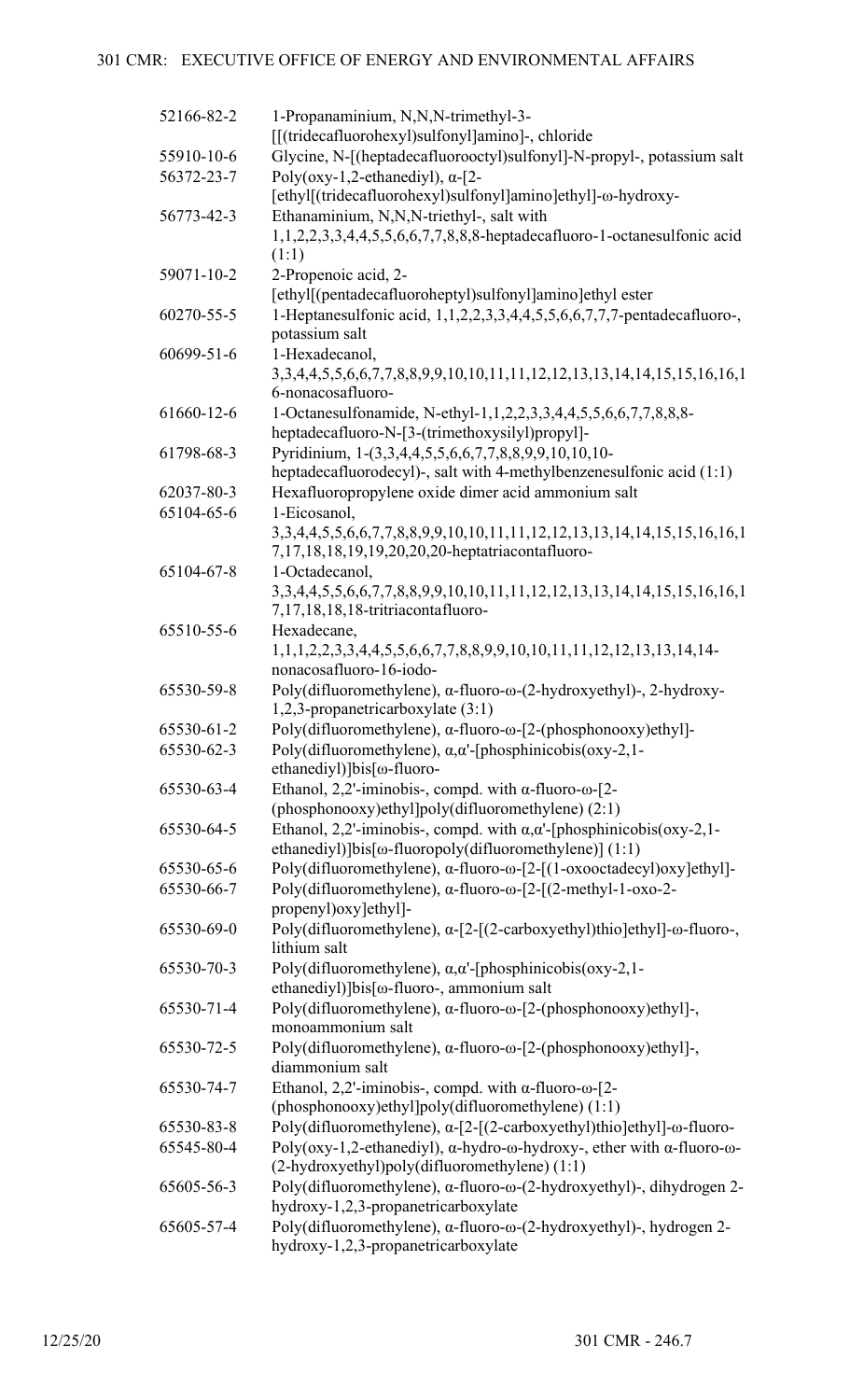| 65605-58-5 | 2-Propenoic acid, esters, 2-methyl-, dodecyl ester, polymer with $\alpha$ -<br>$fluoro-ω-[2-[(2-methyl-1-oxo-2-propen-1-$<br>yl)oxy]ethyl]poly(difluoromethylene)                                                                                                                         |
|------------|-------------------------------------------------------------------------------------------------------------------------------------------------------------------------------------------------------------------------------------------------------------------------------------------|
| 65605-59-6 | 2-Propenoic acid, 2-methyl-, dodecyl ester, polymer with $\alpha$ -fluoro- $\omega$ -<br>[2-[(2-methyl-1-oxo-2-propen-1-yl)oxy]ethyl]poly(difluoromethylene)                                                                                                                              |
|            | and N-(hydroxymethyl)-2-propenamide                                                                                                                                                                                                                                                       |
| 65605-73-4 | Poly(difluoromethylene), α-fluoro-ω-[2-[(1-oxo-2-                                                                                                                                                                                                                                         |
|            | propenyl)oxy]ethyl]-, homopolymer                                                                                                                                                                                                                                                         |
| 65636-35-3 | Ethanaminium, N,N-diethyl-N-methyl-2-[(2-methyl-1-oxo-2-<br>propenyl) oxy]-, methyl sulfate, polymer with 2-ethylhexyl 2-methyl-2-<br>propenoate, $\alpha$ -fluoro- $\omega$ -[2-[(2-methyl-1-oxo-2-<br>propenyl) oxy]ethyl] poly(difluoromethylene), 2-hydroxyethyl 2-                   |
| 67584-42-3 | methyl-2-propenoate and N-(hydroxymethyl)-2-propenamide<br>Cyclohexanesulfonic acid, decafluoro(pentafluoroethyl)-, potassium                                                                                                                                                             |
|            | salt                                                                                                                                                                                                                                                                                      |
| 67584-52-5 | Glycine, N-ethyl-N-[(undecafluoropentyl)sulfonyl]-, potassium salt                                                                                                                                                                                                                        |
| 67584-53-6 | Glycine, N-ethyl-N-[(tridecafluorohexyl)sulfonyl]-, potassium salt                                                                                                                                                                                                                        |
| 67584-56-9 | 2-Propenoic acid, 2-[methyl[(undecafluoropentyl)sulfonyl]amino]ethyl<br>ester                                                                                                                                                                                                             |
| 67584-57-0 | 2-Propenoic acid, 2-[methyl[(tridecafluorohexyl)sulfonyl]amino]ethyl<br>ester                                                                                                                                                                                                             |
| 67584-58-1 | 1-Propanaminium, N,N,N-trimethyl-3-                                                                                                                                                                                                                                                       |
|            | [[(pentadecafluoroheptyl)sulfonyl]amino]-, iodide                                                                                                                                                                                                                                         |
| 67584-62-7 | Glycine, N-ethyl-N-[(pentadecafluoroheptyl)sulfonyl]-, potassium salt                                                                                                                                                                                                                     |
| 67905-19-5 | Perfluoropalmitic acid                                                                                                                                                                                                                                                                    |
| 67906-42-7 | 1-Decanesulfonic acid, 1,1,2,2,3,3,4,4,5,5,6,6,7,7,8,8,9,9,10,10,10-<br>heneicosafluoro-, ammonium salt                                                                                                                                                                                   |
| 67969-69-1 | 1-Octanesulfonamide, N-ethyl-1,1,2,2,3,3,4,4,5,5,6,6,7,7,8,8,8-<br>heptadecafluoro-N-[2-(phosphonooxy)ethyl]-, diammonium salt                                                                                                                                                            |
| 68084-62-8 | 2-Propenoic acid, 2-<br>[methyl[(pentadecafluoroheptyl)sulfonyl]amino]ethyl ester                                                                                                                                                                                                         |
| 68140-18-1 | Thiols, C4-10, $\gamma$ - $\omega$ -perfluoro                                                                                                                                                                                                                                             |
| 68140-20-5 | Thiols, $C6-12$ , $\gamma$ - $\omega$ -perfluoro                                                                                                                                                                                                                                          |
| 68140-21-6 | Thiols, $C10-20$ , $\gamma$ - $\omega$ -perfluoro                                                                                                                                                                                                                                         |
| 68141-02-6 | Chromium(III) perfluorooctanoate                                                                                                                                                                                                                                                          |
| 68156-01-4 | Cyclohexanesulfonic acid, nonafluorobis(trifluoromethyl)-, potassium<br>salt                                                                                                                                                                                                              |
| 68156-07-0 | Cyclohexanesulfonic acid, decafluoro(trifluoromethyl)-, potassium salt                                                                                                                                                                                                                    |
| 68187-25-7 | Butanoic acid, 4-[[3-(dimethylamino)propyl]amino]-4-oxo-, 2(or 3)-<br>$[(\gamma$ -ω-perfluoro-C6-20-alkyl)thio] derivs.                                                                                                                                                                   |
| 68187-47-3 | 1-Propanesulfonic acid, 2-methyl-, 2-[[1-oxo-3-[(γ-ω-perfluoro-C4-16-<br>alkyl)thio]propyl]amino] derivs., sodium salts                                                                                                                                                                   |
| 68188-12-5 | Alkyl iodides, C4-20, $\gamma$ - $\omega$ -perfluoro                                                                                                                                                                                                                                      |
| 68227-96-3 | 2-Propenoic acid, butyl ester, telomer with 2-<br>[[(heptadecafluorooctyl)sulfonyl]methylamino]ethyl 2-propenoate, 2-<br>[methyl[(nonafluorobutyl)sulfonyl]amino]ethyl 2-propenoate, $\alpha$ -(2-<br>methyl-1-oxo-2-propenyl)- $\omega$ -hydroxypoly(oxy-1,4- butanediyl), $\alpha$ -(2- |
|            | methyl-1-oxo-2-propenyl)-ω-[(2-methyl-1-oxo-2-<br>propenyl) oxy] poly(oxy-1,4-butanediyl), 2-<br>[methyl[(pentadecafluoroheptyl)sulfonyl]amino]ethyl 2-propenoate, 2-                                                                                                                     |
|            | [methyl[(tridecafluorohexyl)sulfonyl]amino]ethyl 2- propenoate, 2-<br>[methyl[(undecafluoropentyl)sulfonyl]amino]ethyl 2-propenoate and 1-<br>octanethiol                                                                                                                                 |
| 68239-43-0 | 2-Propenoic acid, 2-methyl-, 2-ethylhexyl ester, polymer with $\alpha$ -fluoro-<br>$\omega$ -[2-[(2-methyl-1-oxo-2-propen-1-<br>yl)oxy]ethyl]poly(difluoromethylene), 2-hydroxyethyl 2-methyl-2-<br>propenoate and N-(hydroxymethyl)-2-propenamide                                        |
| 68259-07-4 | 1-Heptanesulfonic acid, 1,1,2,2,3,3,4,4,5,5,6,6,7,7,7-pentadecafluoro-,<br>ammonium salt                                                                                                                                                                                                  |
| 68259-08-5 | 1-Hexanesulfonic acid, 1,1,2,2,3,3,4,4,5,5,6,6,6-tridecafluoro-,<br>ammonium salt                                                                                                                                                                                                         |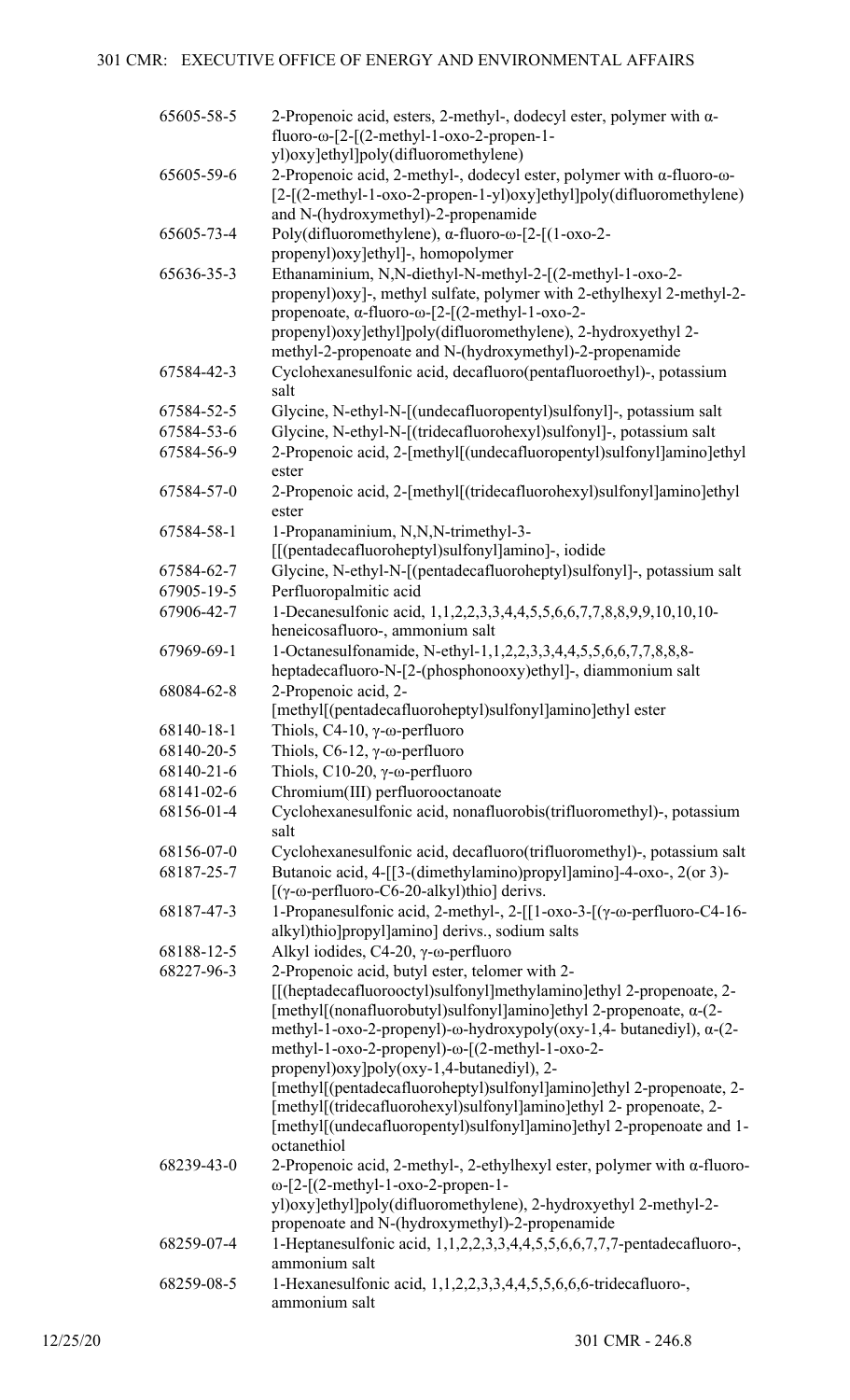| 68259-09-6 | 1-Pentanesulfonic acid, 1,1,2,2,3,3,4,4,5,5,5-undecafluoro-, ammonium<br>salt                                                                                                                                                                                                                                                                                                                                                                                           |
|------------|-------------------------------------------------------------------------------------------------------------------------------------------------------------------------------------------------------------------------------------------------------------------------------------------------------------------------------------------------------------------------------------------------------------------------------------------------------------------------|
| 68259-38-1 | Poly[oxy(methyl-1,2-ethanediyl)], $\alpha$ -[2-<br>[ethyl](tridecafluorohexyl)sulfonyl]amino]ethyl]-ω-hydroxy-                                                                                                                                                                                                                                                                                                                                                          |
| 68259-39-2 | Poly[oxy(methyl-1,2-ethanediyl)], $\alpha$ -[2-<br>[ethyl[(pentadecafluoroheptyl)sulfonyl]amino]ethyl]-ω-hydroxy-                                                                                                                                                                                                                                                                                                                                                       |
| 68298-62-4 | 2-Propenoic acid, 2-[butyl[(heptadecafluorooctyl)sulfonyl]amino]ethyl<br>ester, telomer with 2-                                                                                                                                                                                                                                                                                                                                                                         |
|            | [butyl[(pentadecafluoroheptyl)sulfonyl]amino]ethyl 2-propenoate,<br>methyloxirane polymer with oxirane di-2-propenoate, methyloxirane<br>polymer with oxirane mono-2-propenoate and 1-octanethiol                                                                                                                                                                                                                                                                       |
| 68298-80-6 | Poly(oxy-1,2-ethanediyl), $\alpha$ -[2-<br>[ethyl[(undecafluoropentyl)sulfonyl]amino]ethyl]-ω-hydroxy-                                                                                                                                                                                                                                                                                                                                                                  |
| 68298-81-7 | Poly(oxy-1,2-ethanediyl), $\alpha$ -[2-<br>[ethyl](pentadecafluoroheptyl)sulfonyl]amino]ethyl]-ω-hydroxy-                                                                                                                                                                                                                                                                                                                                                               |
| 68310-17-8 | Poly[oxy(methyl-1,2-ethanediyl)], $\alpha$ -[2-<br>[ethyl[(undecafluoropentyl)sulfonyl]amino]ethyl]-ω-hydroxy-                                                                                                                                                                                                                                                                                                                                                          |
| 68391-08-2 | Alcohols, $C8-14$ , $\gamma$ - $\omega$ -perfluoro                                                                                                                                                                                                                                                                                                                                                                                                                      |
| 68412-68-0 | Phosphonic acid, perfluoro-C6-12-alkyl derivs.                                                                                                                                                                                                                                                                                                                                                                                                                          |
| 68412-69-1 | Phosphinic acid, bis(perfluoro-C6-12-alkyl) derivs.                                                                                                                                                                                                                                                                                                                                                                                                                     |
| 68515-62-8 | 1,4-Benzenedicarboxylic acid, dimethyl ester, reaction products with<br>$bis(2-hydroxyethyl)$ terephthalate, ethylene glycol, $\alpha$ -fluoro- $\omega$ - $(2-$<br>hydroxyethyl)poly(difluoromethylene),                                                                                                                                                                                                                                                               |
|            | hexakis(methoxymethyl)melamine and polyethylene glycol                                                                                                                                                                                                                                                                                                                                                                                                                  |
| 68555-74-8 | 1-Pentanesulfonamide, 1,1,2,2,3,3,4,4,5,5,5-undecafluoro-N-(2-<br>hydroxyethyl)-N-methyl-                                                                                                                                                                                                                                                                                                                                                                               |
| 68555-75-9 | 1-Hexanesulfonamide, 1,1,2,2,3,3,4,4,5,5,6,6,6-tridecafluoro-N-(2-<br>hydroxyethyl)-N-methyl-                                                                                                                                                                                                                                                                                                                                                                           |
| 68555-76-0 | 1-Heptanesulfonamide, 1,1,2,2,3,3,4,4,5,5,6,6,7,7,7-pentadecafluoro-<br>N-(2-hydroxyethyl)-N-methyl-                                                                                                                                                                                                                                                                                                                                                                    |
| 68555-81-7 | 1-Propanaminium, N,N,N-trimethyl-3-<br>[[(pentadecafluoroheptyl)sulfonyl]amino]-, chloride                                                                                                                                                                                                                                                                                                                                                                              |
| 68555-91-9 | 2-Propenoic acid, 2-methyl-, 2-<br>[ethyl[(heptadecafluorooctyl)sulfonyl]amino]ethyl ester, polymer with<br>2- [ethyl[(nonafluorobutyl)sulfonyl]amino]ethyl 2-methyl-2-<br>propenoate, 2-[ethyl[(pentadecafluoroheptyl)sulfonyl]amino]ethyl 2-<br>methyl-2-propenoate, 2-<br>[ethyl[(tridecafluorohexyl)sulfonyl]amino]ethyl 2-methyl-2-<br>propenoate, 2-[ethyl[(undecafluoropentyl)sulfonyl]amino]ethyl 2-<br>methyl-2-propenoate and octadecyl 2-methyl-2-propenoate |
| 68758-57-6 | 1-Tetradecanesulfonyl chloride,<br>3, 3, 4, 4, 5, 5, 6, 6, 7, 7, 8, 8, 9, 9, 10, 10, 11, 11, 12, 12, 13, 13, 14, 14, 14-<br>pentacosafluoro-                                                                                                                                                                                                                                                                                                                            |
| 68867-60-7 | 2-Propenoic acid, 2-<br>[[(heptadecafluorooctyl)sulfonyl]methylamino]ethyl ester, polymer<br>with 2- [methyl] (nonafluorobutyl) sulfonyl] amino] ethyl 2-propenoate,<br>2-[methyl[(pentadecafluoroheptyl)sulfonyl]amino]ethyl 2- propenoate,<br>2-[methyl[(tridecafluorohexyl)sulfonyl]amino]ethyl 2-propenoate, 2-<br>[methyl[(undecafluoropentyl)sulfonyl]amino]ethyl 2-propenoate and α-<br>(1-oxo-2-propenyl)-ω-methoxypoly(oxy-1,2-ethanediyl)                     |
| 68957-55-1 | 1-Propanaminium, N,N,N-trimethyl-3-<br>[[(undecafluoropentyl)sulfonyl]amino]-, chloride                                                                                                                                                                                                                                                                                                                                                                                 |
| 68957-57-3 | 1-Propanaminium, N,N,N-trimethyl-3-<br>[[(undecafluoropentyl)sulfonyl]amino]-, iodide                                                                                                                                                                                                                                                                                                                                                                                   |
| 68957-58-4 | 1-Propanaminium, N,N,N-trimethyl-3-<br>[[(tridecafluorohexyl)sulfonyl]amino]-, iodide                                                                                                                                                                                                                                                                                                                                                                                   |
| 68957-62-0 | 1-Heptanesulfonamide, N-ethyl-1,1,2,2,3,3,4,4,5,5,6,6,7,7,7-<br>pentadecafluoro-                                                                                                                                                                                                                                                                                                                                                                                        |
| 68958-60-1 | Poly(oxy-1,2-ethanediyl), $\alpha$ -[2-<br>[ethyl[(pentadecafluoroheptyl)sulfonyl]amino]ethyl]-@-methoxy-                                                                                                                                                                                                                                                                                                                                                               |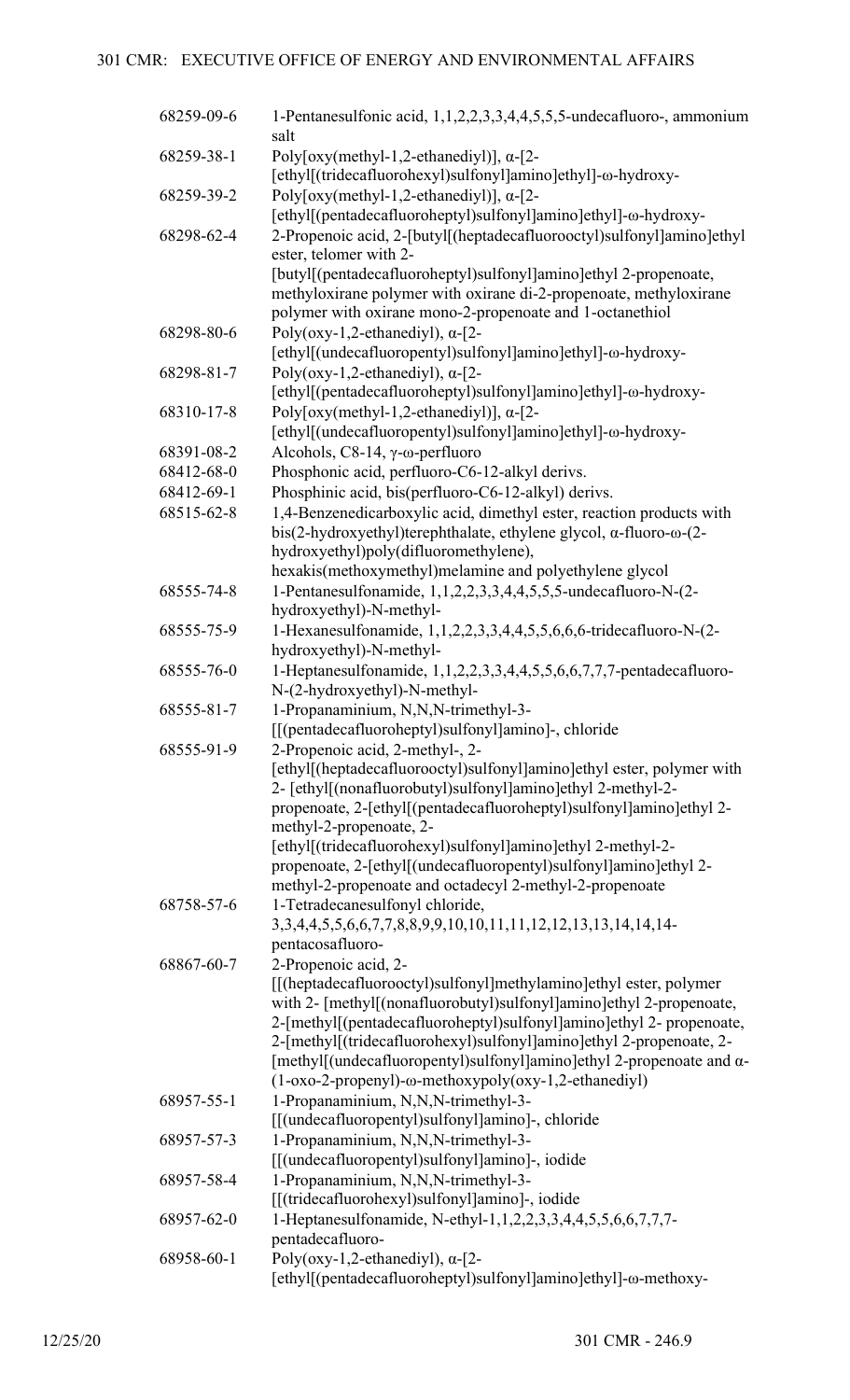| 68958-61-2                | Poly(oxy-1,2-ethanediyl), $\alpha$ -[2-<br>[ethyl[(heptadecafluorooctyl)sulfonyl]amino]ethyl]-@-methoxy-                           |
|---------------------------|------------------------------------------------------------------------------------------------------------------------------------|
| 70225-14-8                | 1-Octanesulfonic acid, 1,1,2,2,3,3,4,4,5,5,6,6,7,7,8,8,8-<br>heptadecafluoro-, compd. with 2,2'-iminobis[ethanol] (1:1)            |
| 70225-15-9                | 1-Heptanesulfonic acid, 1,1,2,2,3,3,4,4,5,5,6,6,7,7,7-pentadecafluoro-,                                                            |
| 70225-16-0                | compd. with $2,2'$ -iminobis[ethanol] $(1:1)$<br>1-Hexanesulfonic acid, 1,1,2,2,3,3,4,4,5,5,6,6,6-tridecafluoro-, compd.           |
| 70225-17-1                | with $2,2$ '-iminobis[ethanol] $(1:1)$<br>1-Pentanesulfonic acid, 1,1,2,2,3,3,4,4,5,5,5-undecafluoro-, compd.                      |
| 70969-47-0                | with $2,2$ '-iminobis[ethanol] $(1:1)$<br>Thiols, $C8-20$ , $\gamma$ - $\omega$ -perfluoro, telomers with acrylamide               |
| 70983-59-4                | Poly(oxy-1,2-ethanediyl), α-methyl-ω-hydroxy-, 2-hydroxy-3-[(γ-ω-                                                                  |
|                           | perfluoro-C6-20-alkyl)thio]propyl ethers                                                                                           |
| 70983-60-7                | 1-Propanaminium, 2-hydroxy-N,N,N-trimethyl-, 3-[(γ-ω-perfluoro-C6-<br>20-alkyl)thio] derivs., chlorides                            |
| 71608-60-1                | Pentanoic acid, 4,4-bis[(γ-ω-perfluoro-C8-20-alkyl)thio] derivs.                                                                   |
| 72623-77-9                | Fatty acids, C6-18, perfluoro, ammonium salts                                                                                      |
| 72968-38-8                | Fatty acids, C7-13, perfluoro, ammonium salts                                                                                      |
| 74499-44-8                | Phosphoric acid, $\gamma$ - $\omega$ -perfluoro-C8-16-alkyl esters, compds. with<br>diethanolamine                                 |
| 78560-44-8                | Silane, trichloro(3,3,4,4,5,5,6,6,7,7,8,8,9,9,10,10,10-<br>heptadecafluorodecyl)-                                                  |
| 80010-37-3                | Poly(difluoromethylene), α-fluoro-ω-[2-sulphoethyl)-                                                                               |
| 83048-65-1                | Silane, (3,3,4,4,5,5,6,6,7,7,8,8,9,9,10,10,10-                                                                                     |
|                           | heptadecafluorodecyl)trimethoxy-                                                                                                   |
| 95144-12-0                | Poly(difluoromethylene), α-fluoro-ω-[2-(phosphonooxy)ethyl]-,                                                                      |
|                           | ammonium salt                                                                                                                      |
| 97553-95-2                | Thiocyanic acid, $\gamma$ - $\omega$ -perfluoro-C4-20-alkyl esters                                                                 |
| 97659-47-7<br>118400-71-8 | Alkenes, C8-14 $\alpha$ -, $\delta$ - $\omega$ -perfluoro                                                                          |
|                           | Disulfides, $bis(y-\omega\text{-}perfluoro-C6-20-alkyl)$                                                                           |
| 123171-68-6               | Poly(difluoromethylene), $\alpha$ -[2-(acetyloxy)-3-<br>[(carboxymethyl)dimethylammonio]propyl]-@-fluoro-, inner salt              |
| 125476-71-3               | Silicic acid (H4SiO4), disodium salt, reaction products with<br>chlorotrimethylsilane and 3,3,4,4,5,5,6,6,7,7,8,8,9,9,10,10,10-    |
|                           | heptadecafluoro-1-decanol                                                                                                          |
| 135228-60-3               | Hexane, 1,6-diisocyanato-, homopolymer, γ-ω-perfluoro-C6-20-alc.-<br>blocked                                                       |
| 142636-88-2               | 2-Propenoic acid, 2-methyl-, octadecyl ester, polymer with                                                                         |
|                           | 3, 3, 4, 4, 5, 5, 6, 6, 7, 7, 8, 8, 9, 9, 10, 10, 11, 11, 12, 12, 12-                                                              |
|                           | heneicosafluorododecyl 2-propenoate,                                                                                               |
|                           | 3,3,4,4,5,5,6,6,7,7,8,8,9,9,10,10,10-heptadecafluorodecyl 2-propenoate                                                             |
|                           | and 3,3,4,4,5,5,6,6,7,7,8,8,9,9,10,10,11,11,12,12,13,13,14,14,14-                                                                  |
|                           | pentacosafluorotetradecyl 2-propenoate                                                                                             |
| 143372-54-7               | Siloxanes and Silicones, (3,3,4,4,5,5,6,6,7,7,8,8,9,9,10,10,10-<br>heptadecafluorodecyl) oxy Me, hydroxy Me, Me octyl, ethers with |
|                           | polyethylene glycol mono-Me ether                                                                                                  |
| 148240-85-1               | 1,3-Propanediol, 2,2-bis[[(γ-ω-perfluoro-C4-10-alkyl)thio]methyl]                                                                  |
|                           | derivs., phosphates, ammonium salts                                                                                                |
| 148240-87-3               | 1,3-Propanediol, 2,2-bis[[(γ-ω-perfluoro-C6-12-alkyl)thio]methyl]<br>derivs., phosphates, ammonium salts                           |
| 148240-89-5               | 1,3-Propanediol, 2,2-bis[[(γ-ω-perfluoro-C10-20-alkyl)thio]methyl]<br>derivs., phosphates, ammonium salts                          |
| 150135-57-2               | 2-Propenoic acid, 2-methyl-, 2-(dimethylamino) ethyl ester, polymers                                                               |
|                           | with Bu acrylate, γ-ω-perfluoro-C8-14-alkyl acrylate and polyethylene                                                              |
|                           | glycol monomethacrylate, 2,2'-azobis[2,4-dimethylpentanenitrile]-<br>initiated                                                     |
| 178094-69-4               | 1-Octanesulfonamide, N-[3-(dimethyloxidoamino)propyl]-                                                                             |
|                           | 1,1,2,2,3,3,4,4,5,5,6,6,7,7,8,8,8-heptadecafluoro-, potassium salt                                                                 |
| 178535-23-4               | Fatty acids, linseed-oil, γ-ω-perfluoro-C8-14-alkyl esters                                                                         |
| 180582-79-0               | Sulfonic acids, C6-12-alkane, γ-ω-perfluoro, ammonium salts                                                                        |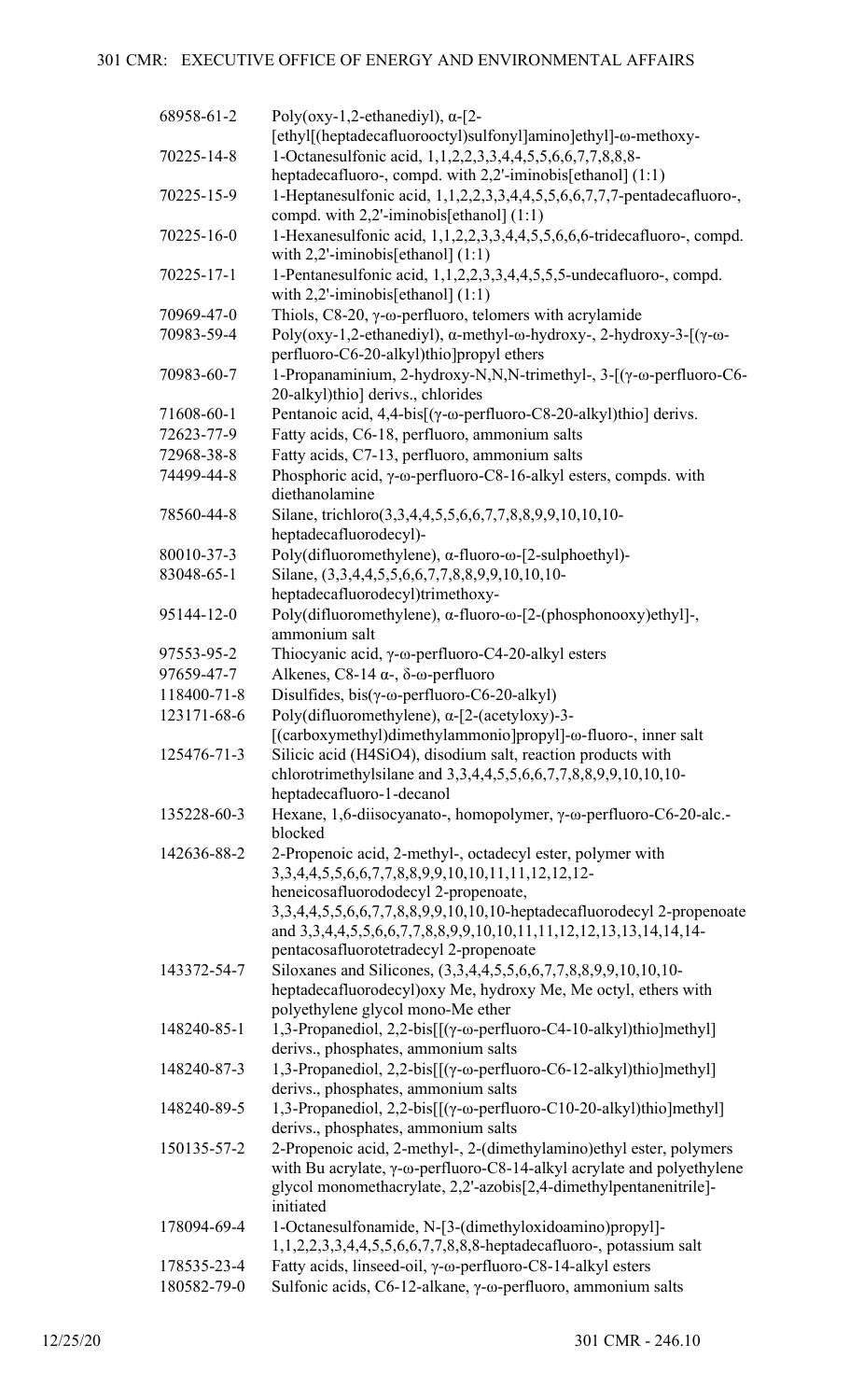| 182176-52-9  | Ethaneperoxoic acid, reaction products with<br>3,3,4,4,5,5,6,6,7,7,8,8,9,9,10,10,10-heptadecafluorodecyl thiocyanate<br>and 3,3,4,4,5,5,6,6,7,7,8,8,8-tridecafluorooctyl thiocyanate                                                                                                                                                                 |
|--------------|------------------------------------------------------------------------------------------------------------------------------------------------------------------------------------------------------------------------------------------------------------------------------------------------------------------------------------------------------|
| 196316-34-4  | 2-Propenoic acid, 2-methyl-, 2-(dimethylamino)ethyl ester, polymers<br>with $\gamma$ - $\omega$ -perfluoro-C10-16-alkyl acrylate and vinyl acetate, acetates                                                                                                                                                                                         |
| 200513-42-4  | 2-Propenoic acid, 2-methyl-, polymer with butyl 2-methyl-2-<br>propenoate, $3,3,4,4,5,5,6,6,7,7,8,8,9,9,10,10,10$ - heptadecafluorodecyl<br>2-propenoate, 2-hydroxyethyl 2-methyl-2-propenoate and methyl 2-<br>methyl-2-propenoate                                                                                                                  |
| 238420-68-3  | Propanedioic acid, mono( $\gamma$ - $\omega$ -perfluoro-C8-12-alkyl) derivs., di-me<br>esters                                                                                                                                                                                                                                                        |
| 238420-80-9  | Propanedioic acid, mono( $\gamma$ - $\omega$ -perfluoro-C8-12-alkyl) derivs., bis[4-<br>(ethenyloxy) butyl esters                                                                                                                                                                                                                                    |
| 1078142-10-5 | 1,3-Propanediol, 2,2-bis $[[(\gamma-\omega-perfluoro-C6-12-alkyl)thio]methyl]$<br>derivs., polymers with $2,2$ -bis $[[(\gamma-\omega-perfluoro-C10-20-$<br>alkyl)thio]methyl]-1,3-propanediol, 1,6-diisocyanato-2,2,4(or 2,4,4)-<br>trimethylhexane, 2-heptyl-3,4-bis(9-isocyanatononyl)-1-<br>pentylcyclohexane and 2,2'-(methylimino)bis[ethanol] |
| 1078712-88-5 | Thiols, $C4-20$ , $\gamma$ - $\omega$ -perfluoro, telomers with acrylamide and acrylic<br>acid, sodium salts                                                                                                                                                                                                                                         |
| 1078715-61-3 | 1-Propanaminium, 3-amino-N-(carboxymethyl)-N,N-dimethyl-, N-[2-<br>[(γ-ω-perfluoro-C4-20-alkyl)thio]acetyl] derivs., inner salts                                                                                                                                                                                                                     |

(14) For calendar year reporting period 20212022 and thereafter, the toxic or hazardous substance list shall include the following substance category:

The certain per- and polyfluoroalkyl substances not otherwise listed (Certain PFAS NOL) category consists of these substances:

Certain PFAS NOL includes those PFAS that contain a perfluoroalkyl moiety with three or more carbons (e.g.,  $-C_nF_{2n}$ ,  $n \ge 3$ ; or  $CF_3-C_nF_{2n}$ ,  $n \ge 2$ ) or a perfluoroalkylether moiety with two or more carbons (e.g.,  $-C_nF_{2n}OC_mF_{2m}$  or  $-C_nF_{2n}OC_mF_{m}$ , n and  $m \ge 1$ )., wherein for the example structures shown, the dash  $(-)$  is not a bond to a hydrogen and may represent a straight or branched structure, that are not otherwise listed.

## 41.04: Amendment of the Toxic or Hazardous Substance List

(1) The council may amend the toxic or hazardous substance list by adding or deleting substances. The council shall add no more than ten substances in any year. The council shall delete no more than ten substances in any year. Any addition or deletion of a substance shall take effect the calendar year immediately following the year in which the addition or deletion is codified in 301 CMR 41.00.

 $\overline{\phantom{a}}$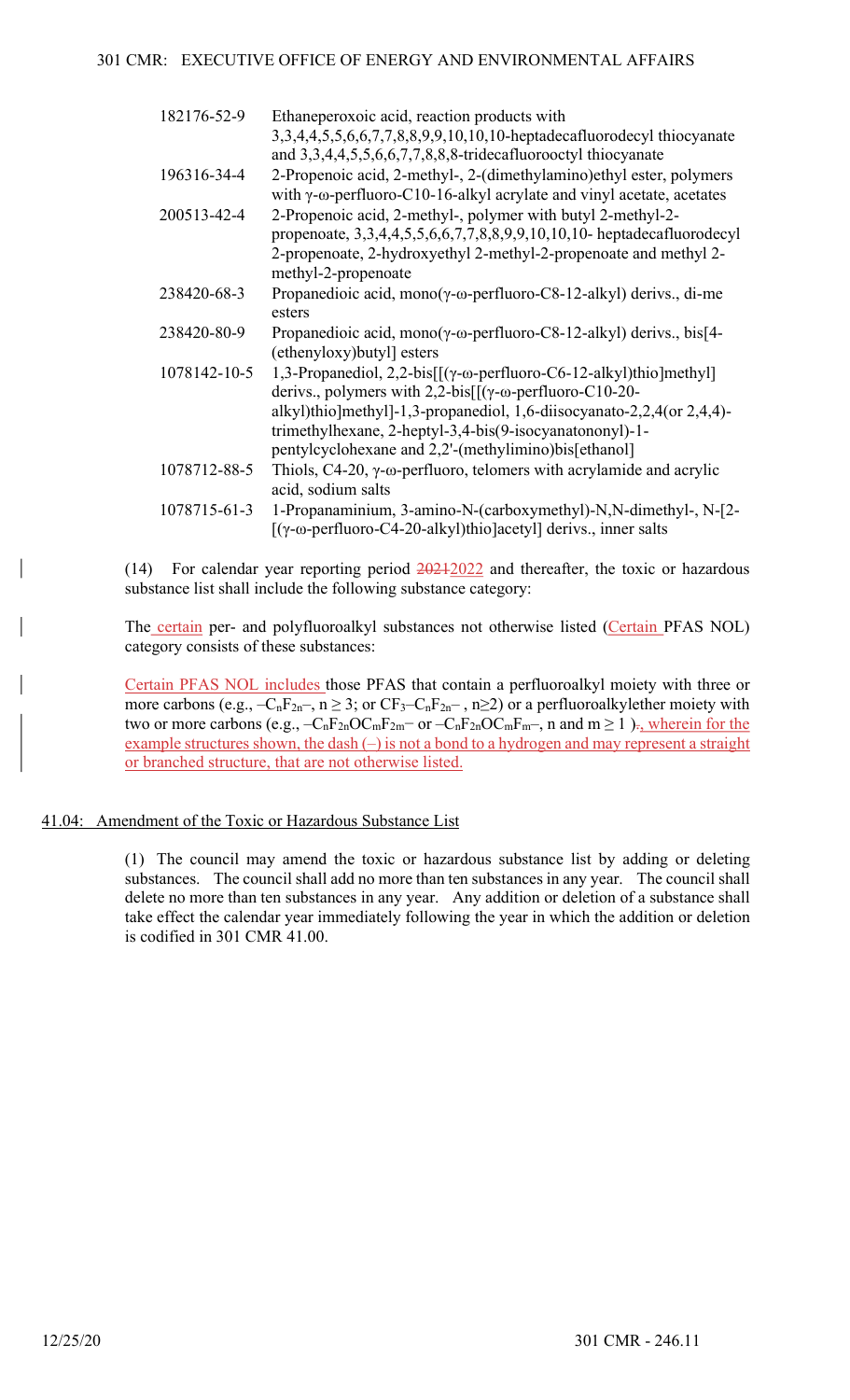(2) The council shall adjust the toxic or hazardous substance list each year to add or delete substances consistent with changes in the toxic chemical list established pursuant to EPCRA § 313 and with changes in the lists of chemicals established pursuant to CERCLA §§ 101(14) and 102. The council shall make additions and deletions under 301 CMR 41.04(2) in addition to any actions it takes under 301 CMR 41.04(1).

(3) In adding or deleting substances under 301 CMR 41.04(1), the council shall consider recommendations from the Toxics Use Reduction Institute and the Science Advisory Board.

### 41.05: Designation of Higher Hazard and Lower Hazard Substances

(1) The council shall designate substances as higher hazard substances, lower hazard substances, or may leave substances as otherwise uncategorized substances. The council shall designate no more than ten higher hazard substances and no more than ten lower hazard substances in any year. Any designation of a substance as a higher hazard or a lower hazard substance shall not take effect until the calendar year immediately following the year in which the designation is codified in 301 CMR 41.00.

(2) In designating substances as higher hazard or lower hazard substances under 301 CMR 41.05(1), the council shall consult with the Toxics Use Reduction Institute and the Science Advisory Board.

## 41.06: Higher Hazard Substances

(1) For calendar year reporting period 2008 and thereafter, those substances identified as chemicals of special concern in 40 CFR Part 372.28 shall be designated as higher hazard substances.

(2) For calendar year reporting period 2008 and thereafter, the following substances shall be designated as higher hazard substances:

| CAS #     | <b>Chemical Name</b> |
|-----------|----------------------|
| 79-01-6   | Trichloroethylene    |
| 7440-43-9 | Cadmium              |
|           | Cadmium Compounds    |

(3) For calendar year reporting period 2009 and thereafter, the following substance shall be designated as a higher hazard substance:

| $CAS \#$       | <b>Chemical Name</b> |
|----------------|----------------------|
| $127 - 18 - 4$ | Perchlorethylene     |

(4) For calendar year reporting period 2012 and thereafter, the following substances shall be designated as higher hazard substances:

| $CAS \#$  | <b>Chemical Name</b>                 |
|-----------|--------------------------------------|
| $50-00-0$ | Formaldehyde                         |
|           | <b>Hexavalent Chromium Compounds</b> |

(5) For calendar year reporting period 2014 and thereafter, the following substance shall be designated as a higher hazard substance:

| $CAS \#$  | <b>Chemical Name</b> |
|-----------|----------------------|
| $75-09-2$ | Methylene chloride   |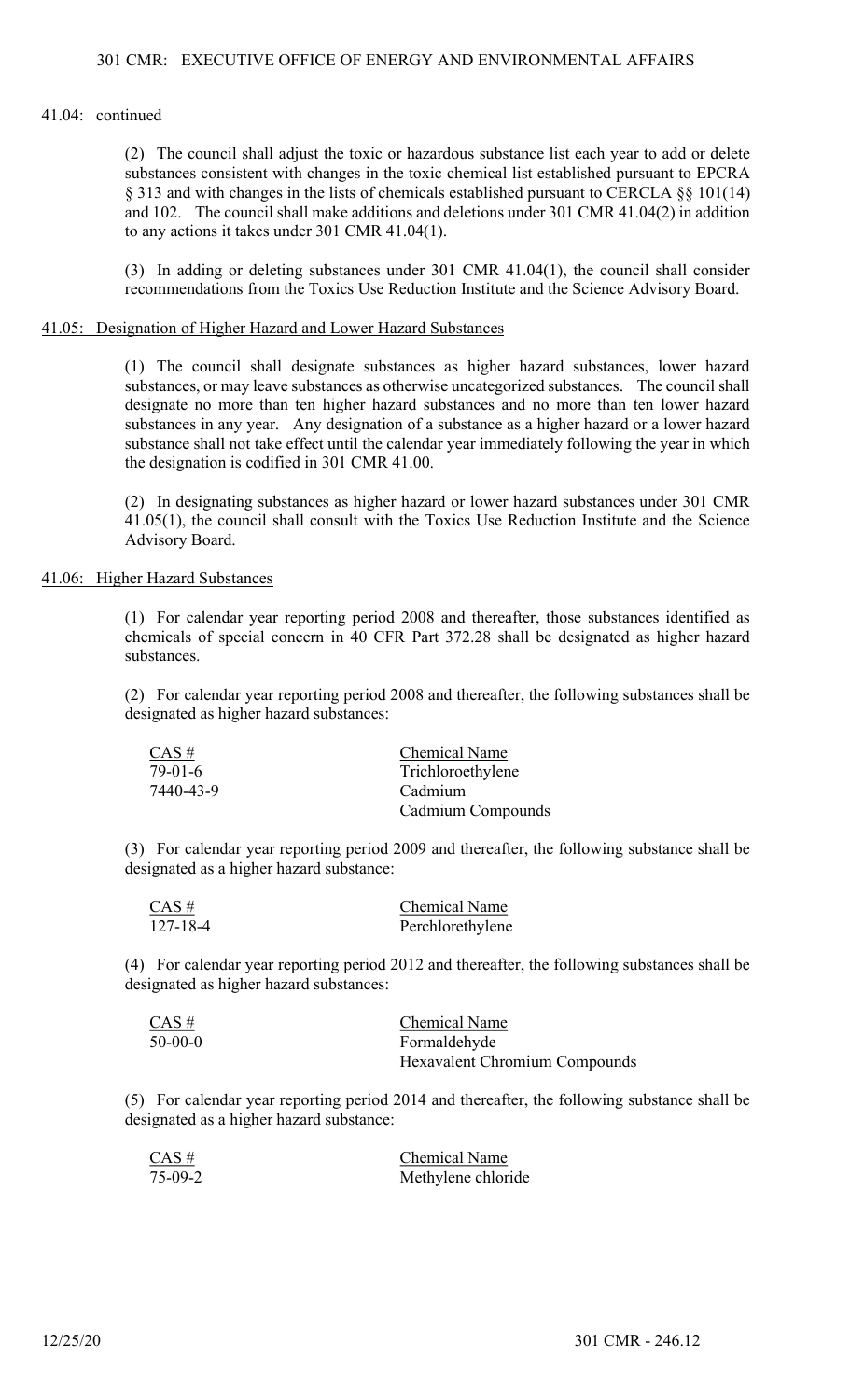(6) For calendar year reporting period 2016 and thereafter, the following substances shall be designated as higher hazard substances:

| $CAS \#$      | Chemical Name     |
|---------------|-------------------|
| 106-94-5      | 1-Bromopropane    |
| $68 - 12 - 2$ | Dimethylformamide |
| 7664-39-3     | Hydrogen fluoride |
|               | Cyanide compounds |

(7) For calendar year reporting period 2017 and thereafter, the following substances shall be designated as higher hazard substances:

| $CAS \#$   | <b>Chemical Name</b>                |
|------------|-------------------------------------|
| 584-84-9   | 2,4 - Toluene diisocyanate          |
| 91-08-7    | 2,6 - Toluene diisocyanate          |
| 26471-62-5 | Toluene disocyanate - mixed isomers |

## 41.07: Lower Hazard Substances

(1) For calendar year reporting period 2009 and thereafter, the following substances shall be designated as lower hazard substances:

| CAS #   | <b>Chemical Name</b> |
|---------|----------------------|
| 78-83-1 | Isobutyl alcohol     |
| 78-92-2 | Sec-butyl alcohol    |
| 71-36-3 | N-butyl alcohol      |

(2) For calendar year reporting period 2010 and thereafter, the following substances shall be designated as lower hazard substances:

| $CAS \#$       | <b>Chemical Name</b> |
|----------------|----------------------|
| 123-86-4       | Butyl acetate        |
| $110 - 19 - 0$ | Isobutyl acetate     |
| 7705-08-0      | Ferric chloride      |
| 10028-22-5     | Ferric sulfate       |
| 7758-94-3      | Ferrous chloride     |
| 7720-78-7      | Ferrous sulfate      |
| 7782-63-0      | Ferrous sulfate      |

# REGULATORY AUTHORITY

301 CMR 41.00: M.G.L. c. 21I, §§ 4 and 9.